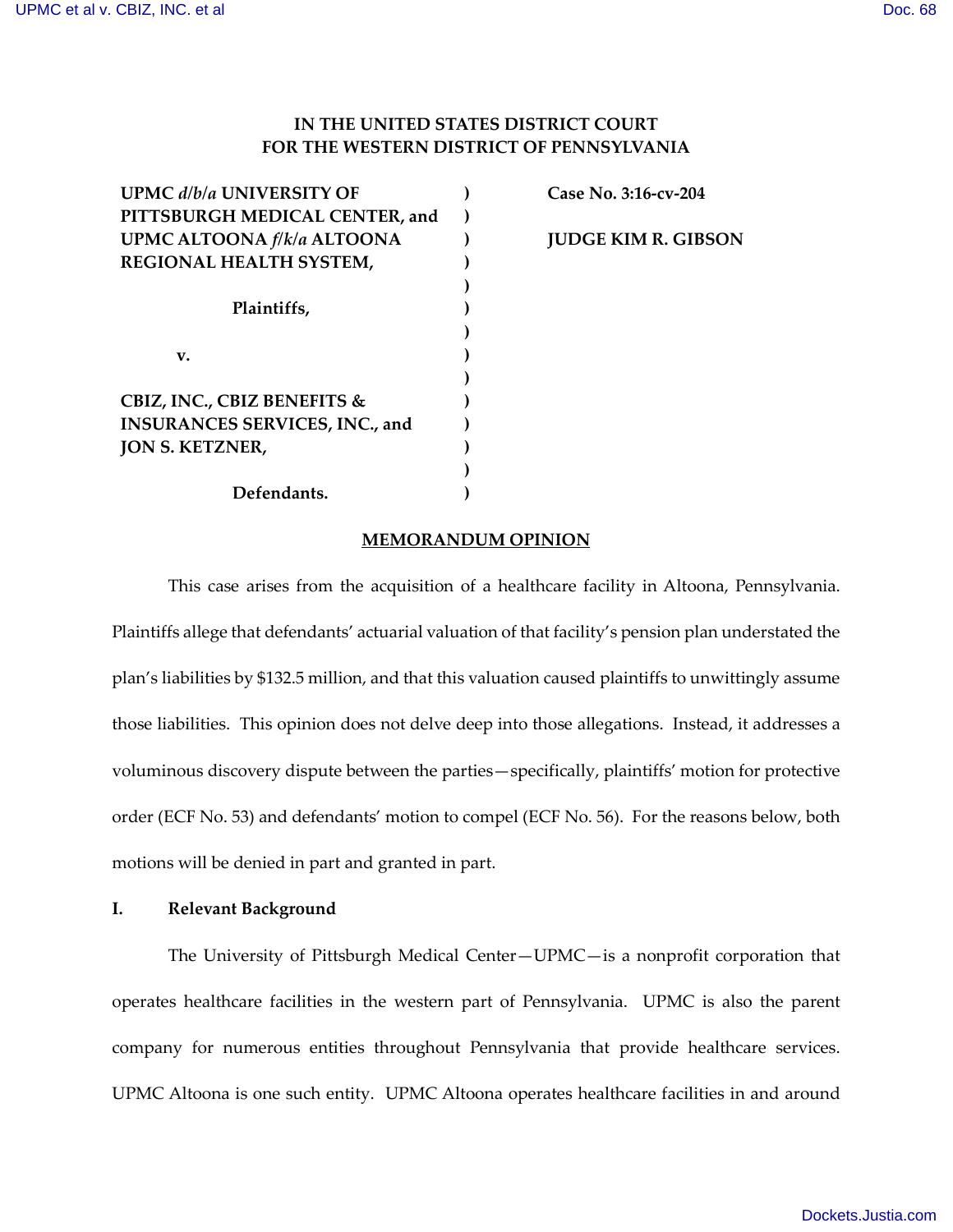Blair County, Pennsylvania, and is headquartered in—as its name suggests—Altoona, Pennsylvania. UPMC Altoona was known as Altoona Regional Health System (hereinafter "Altoona Regional") until July 1, 2013, when it was acquired by UPMC.

This case stems from that acquisition. CBIZ, Inc. and its subsidiary, CBIZ Benefits  $\&$ Insurances Services, Inc. (hereinafter "CBIZ B&I"), provide retirement-plan services for organizations, including services such as actuarial valuations, certifications and statements of accounting liabilities, actuarial determinations of legally required retirement plan contributions, 401k plan designs, and insurance-benefits consulting. From 2002 through February 2015, CBIZ and CBIZ B&I performed actuarial valuations for Altoona Regional's (and, after it was acquired by UPMC, for UPMC Altoona's) two largest pension-benefit plans. In that capacity, CBIZ and CBIZ B&I prepared certifications of the liabilities of those pension-benefit plans and prepared certain certified governmental filings regarding those plans on behalf of Altoona Regional and UPMC Altoona. Jon S. Ketzner is an actuary who was employed by CBIZ and CBIZ B&I until his retirement in early 2015. For at least the 13 years prior to retirement, Ketzner was the lead (and only) actuary to value the obligations and liabilities of Altoona Regional's and UPMC Altoona's two largest pension-benefit plans.

On September 16, 2016, UPMC and UPMC Altoona filed this case against CBIZ, Inc., CBIZ B&I, and Ketzner. Plaintiffs allege that—from at least July 1, 2008, through February 2015 defendants failed to adhere to actuarial standards of practice and that, as a result, they significantly undervalued the obligations and liabilities of Altoona Regional's and UPMC Altoona's pension-benefit plans. Plaintiffs assert, among other things, that defendants understated the plans' Projected Benefit Obligations—the amount of money to be paid into the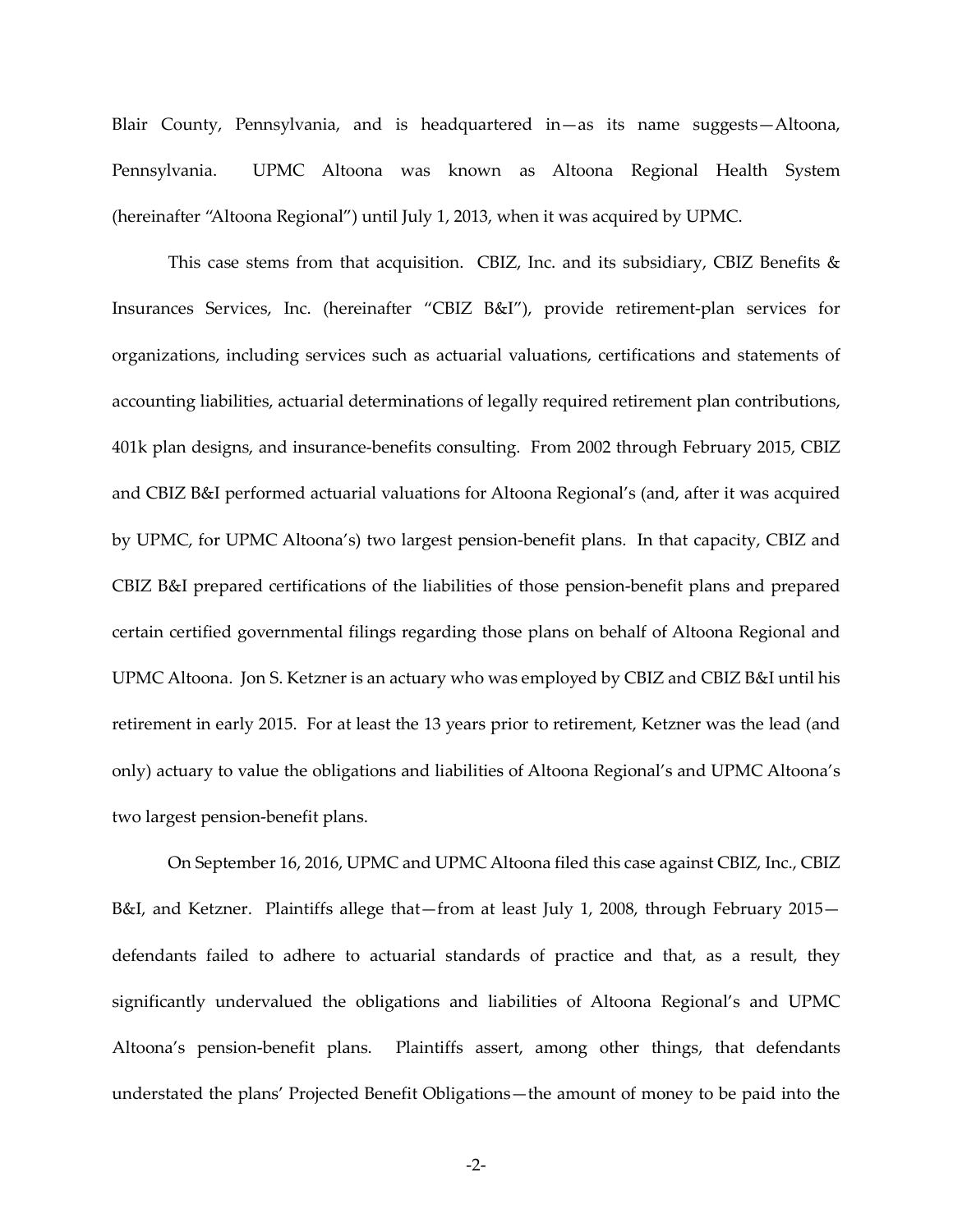plans to satisfy all pension entitlements—by roughly \$132.5 million, and overstated Altoona Regional's profitability as a result. Plaintiffs assert also that UPMC purchased Altoona Regional in reliance on defendants' erroneous valuations. UPMC Altoona brings claims for professional negligence and breach of contract against all defendants, while UPMC brings a claim for negligent misrepresentation against all defendants. Defendants moved to dismiss plaintiffs' claims and that motion remains pending. In the meantime, discovery has begun and is ongoing.

On July 20, 2017, plaintiffs filed a motion for protective order (ECF No. 53). Plaintiffs seek an order stating that they do not have to respond to certain document requests and interrogatories propounded by defendants. Plaintiffs argue that these discovery requests are not relevant, unduly burdensome, and not proportional to the needs of the case. On July 21, 2017, defendants filed a motion to compel documents from UPMC (ECF No. 56). Both motions are now fully briefed and ready to be decided.

#### **II. Jurisdiction & Venue**

UPMC is a Pennsylvania nonprofit corporation with its principal place of business in Pittsburgh, Pennsylvania. (ECF No. 1 ¶ 1.) UPMC Altoona is likewise a Pennsylvania nonprofit corporation, with its principal place of business in Altoona, Pennsylvania. (*Id.* ¶ 2.) Plaintiffs allege that CBIZ, Inc. is a Delaware corporation with its principal place of business in Cleveland, Ohio, that CBIZ B&I is a Missouri corporation (they do not mention CBIZ B&I's principal place of business), and that Ketzner resides—and presumably mean that he is domiciled—in Maryland. (*Id.* ¶¶ 4-7.) Plaintiffs seek damages "in an amount no less than" \$142 million. (*Id.* at 18.) Thus, this case is between citizens of different states and the amount in controversy exceeds \$75,000. This Court therefore has subject-matter jurisdiction over plaintiffs' claims under 28 U.S.C.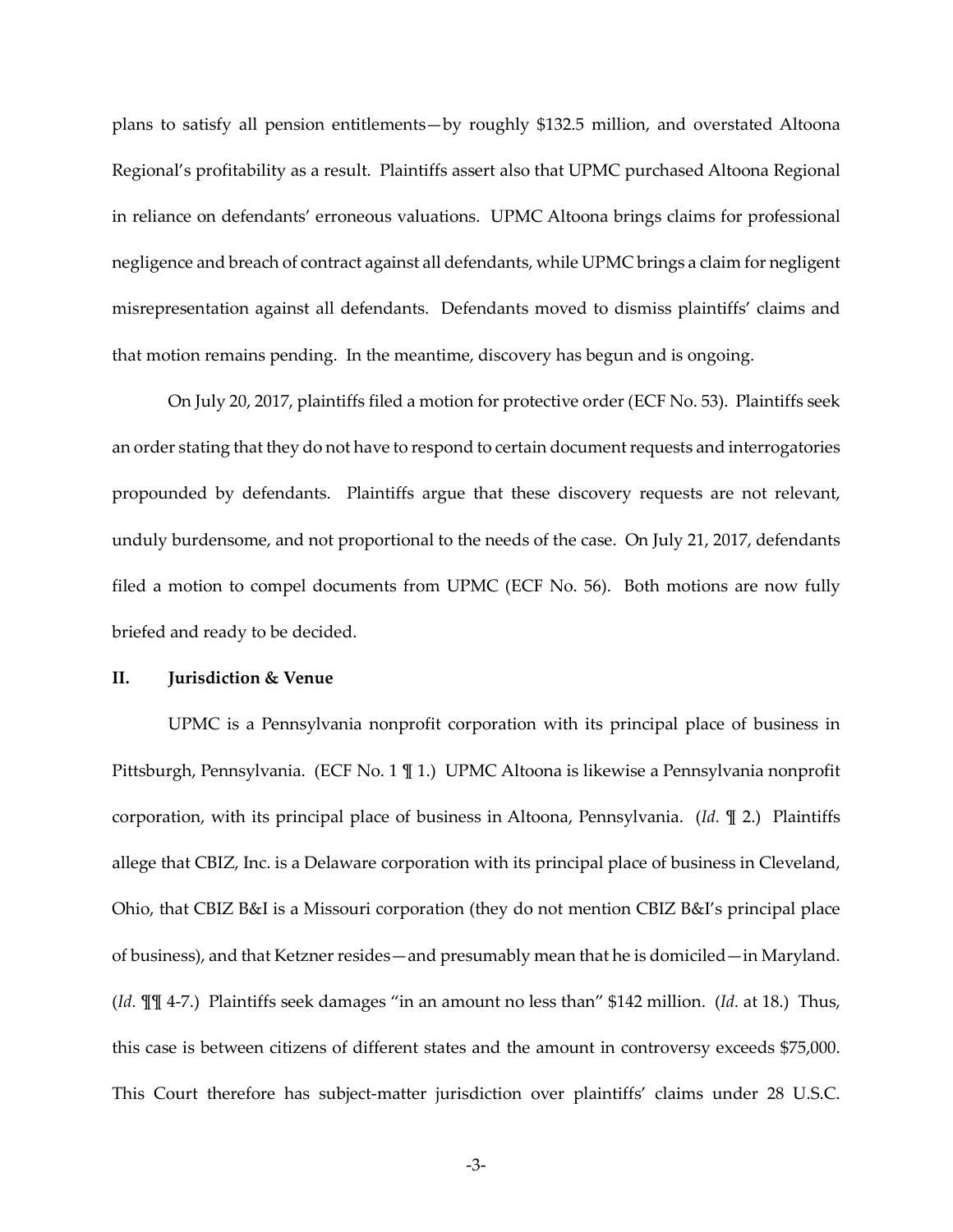§ 1332(a)(1). And because a substantial part of the events giving rise to plaintiffs' claims occurred in the Western District of Pennsylvania, venue is proper in this district under 28 U.S.C. § 1391(b)(2).

#### **III. Legal Standard**

Federal Rule of Civil Procedure 26 provides the general framework for discovery in federal civil litigation. Rule 26(b)(1) defines the scope of discovery as "any nonprivileged matter that is relevant to any party's claim or defense and proportional to the needs of the case." This scope formerly included matters that were "reasonably calculated" to lead to the discovery of admissible evidence, but Rule 26 as amended—and effective December 1, 2015— no longer includes this language. A matter is relevant if "it has any tendency to make a fact more or less probable than it would be without the evidence; and . . . the fact is of consequence in determining the action." *See* Fed. R. Evid. 401. In determining whether discovery is proportional to the needs of the case, courts must consider "the importance of the issues at stake in the action, the amount in controversy, the parties' relative access to relevant information, the parties' resources, the importance of the discovery in resolving the issues, and whether the burden or expense of the proposed discovery outweighs its likely benefit." Fed. R. Civ. P. 26(b)(l).

Rule 37 provides the mechanism to compel discovery from a person or party who refuses to provide discovery. The party moving to compel discovery under Rule 37 bears the initial burden of proving the relevance of the material requested. *See Morrison v. Phila. Hous. Auth.*, 203 F.R.D. 195, 196 (E.D. Pa. 2001) (citations omitted). If the movant meets this initial burden, then the burden shifts to the person resisting discovery to establish that discovery of the material requested is inappropriate. *Momah v. Albert Einstein Med. Ctr.*, 164 F.R.D. 412, 417 (E.D. Pa. 1996)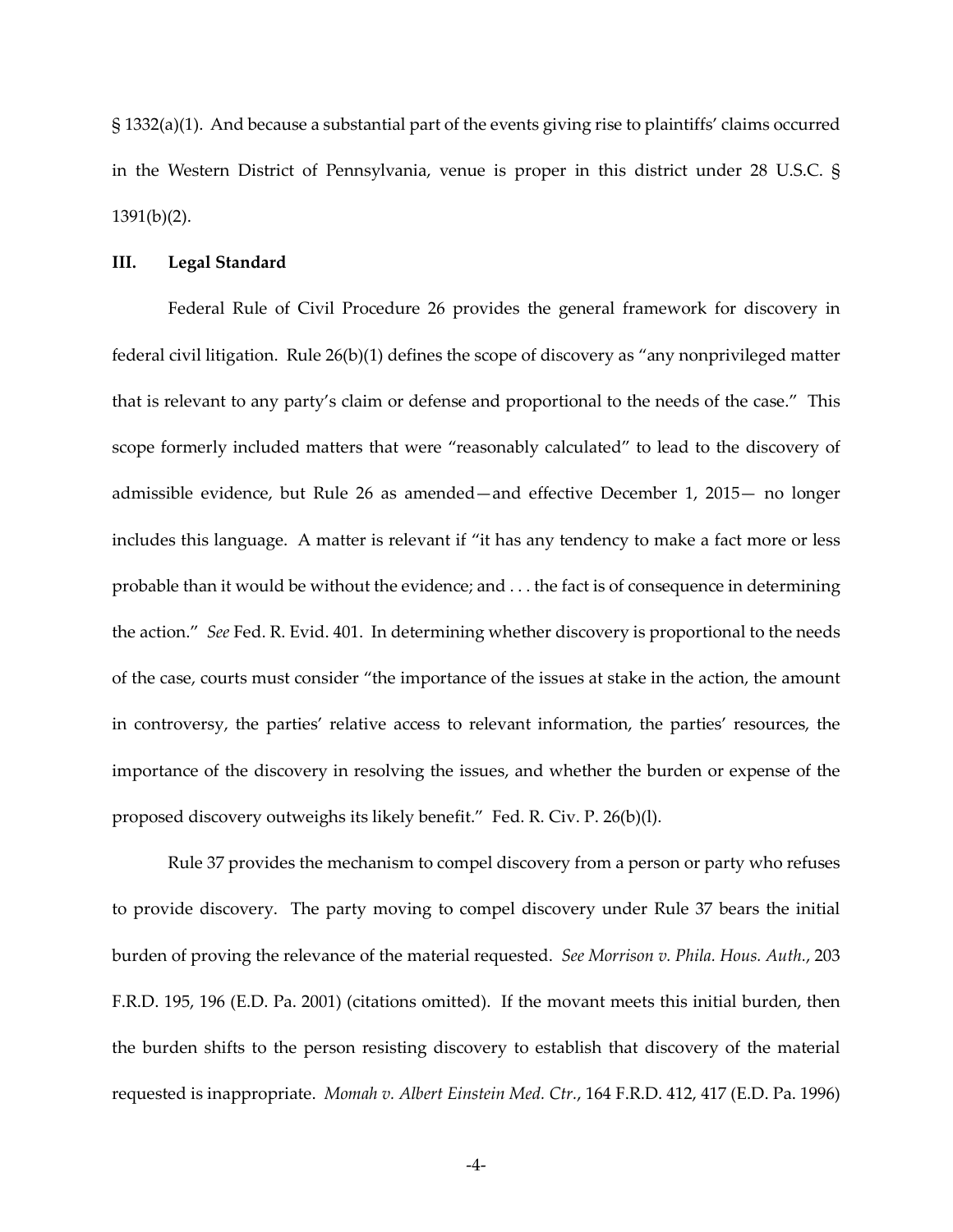(citation omitted). The person resisting discovery must explain with specificity why discovery is inappropriate; the boilerplate litany that the discovery sought is overly broad, burdensome, oppressive, vague, or irrelevant is insufficient. *See Josephs v. Harris Corp.*, 677 F.2d 985, 991-92 (3d Cir. 1982).

Rule 26(c) authorizes a person or party resisting discovery to move for a protective order. If the movant establishes good cause for such an order, then the court may impose restrictions on the extent and manner of discovery "to protect a party or person from annoyance, embarrassment, oppression, or undue burden or expense." Fed. R. Civ. P. 26(c)(1). "Good cause is established on a showing that disclosure will work a clearly defined and serious injury to the party seeking closure." *Publicker Indus., Inc. v. Cohen*, 733 F.2d 1059, 1071 (3d Cir. 1984) (citation omitted). This injury, too, must be shown with specificity; "[b]road allegations of harm, unsubstantiated by specific examples or articulated reasoning," do not establish good cause. *Cipollone v. Liggett Grp., Inc.*, 785 F.2d 1108, 1121 (3d Cir. 1986) (citation omitted). Additionally, Rule  $26(b)(2)(C)$  provides that—on motion or its own initiative—the court must limit the extent of discovery if it determines that "the discovery sought is unreasonably cumulative or duplicative, or can be obtained from some other source that is more convenient, less burdensome, or less expensive," or that "the proposed discovery is outside the scope permitted by Rule  $26(b)(1)$ ."

### **IV. Discussion & Analysis**

Two motions are before the Court: plaintiffs' motion for protective order (ECF No. 53) and defendants' motion to compel (ECF No. 56.) Although there are some discrepancies between the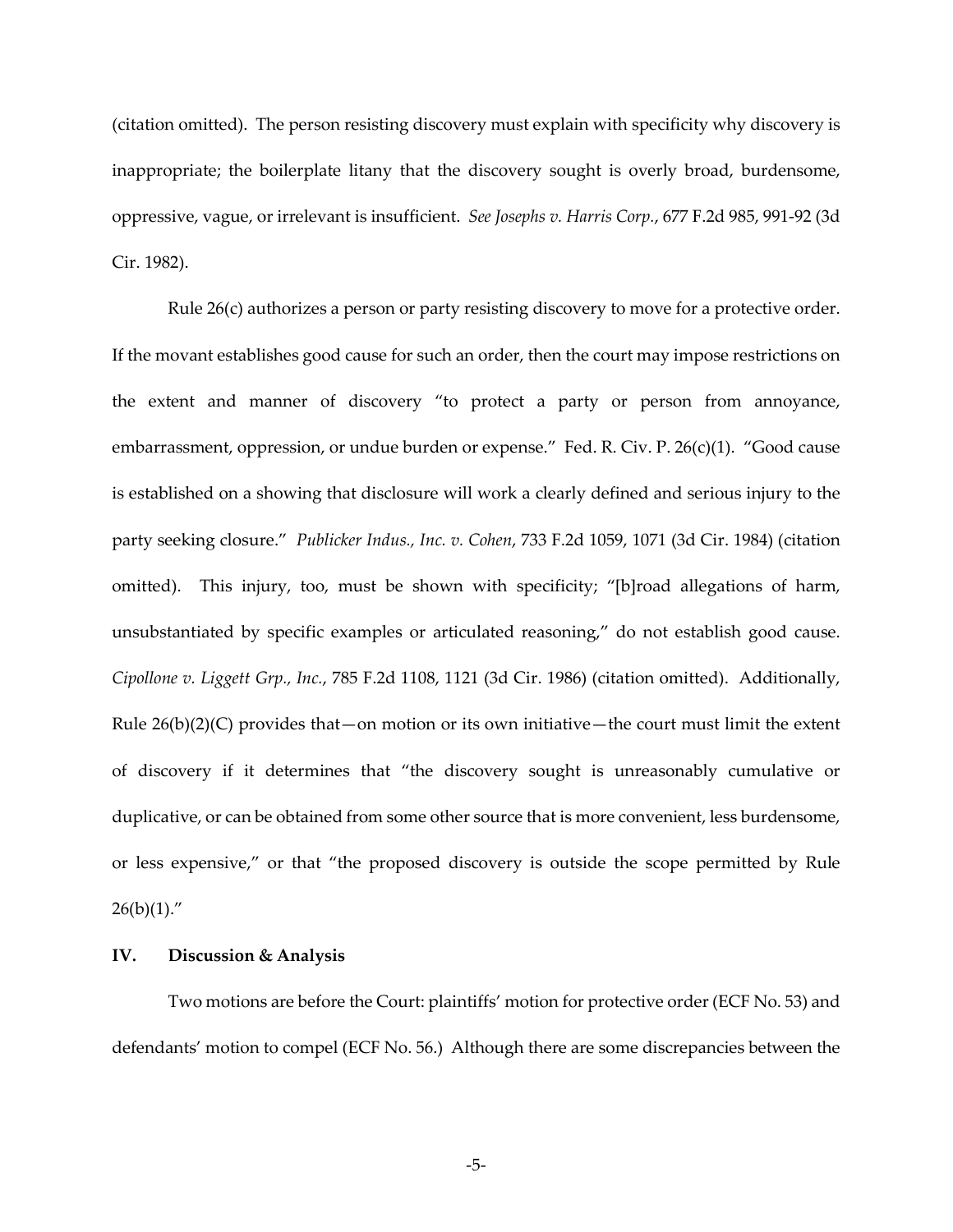exact discovery requests addressed in the two motions, [1](#page-5-0) the dispute in both motions boils down to an argument about whether the requests at issue fall within the scope of discovery provided by Rule 26(b)(1). The Court will thus analyze the motions together.

To do so, however, it is first necessary to know the exact discovery requests that are disputed. The parties' submissions are less than clear on this point; they cite numerous requests throughout their motion and brief (ECF Nos. 53, 57), but both of their proposed orders (ECF Nos. 53-2, 56-2) include language regarding requests never explicitly cited in their motion and brief. Because the parties' proposed orders appear to be the most comprehensive listings of the disputed requests, the Court will analyze the parties' motions with respect to the requests referenced in the proposed orders. These are defendants' requests for production numbers 9-20, 35-44, 56, 69, 72-75, 78-81, 84, 92, and 94-98. (*See* ECF Nos. 53-2, 56-2.) Plaintiffs also seek a protective order with respect to numbers 7-8 and 10 of defendants' interrogatories to UPMC. (ECF No. 53-2.)

There is one more notable issue with the parties' motions. Although their proposed orders give some guidance on the disputed requests, the parties do not clearly connect their arguments to specific discovery requests. Thus, when it is not entirely clear which requests a specific argument applies to, the Court will analyze the argument generally in an attempt to clarify the scope of allowable discovery.

 $\overline{a}$ 

<span id="page-5-0"></span><sup>&</sup>lt;sup>1</sup> Specifically, plaintiffs seek a protective order with respect to fewer than all of the requests defendants raise in their motion to compel. (*Compare* ECF No. 53-2, *with* ECF No. 56-2.) Plaintiffs opposed defendants' motion to compel in its entirety, though, so this discrepancy is of no real consequence.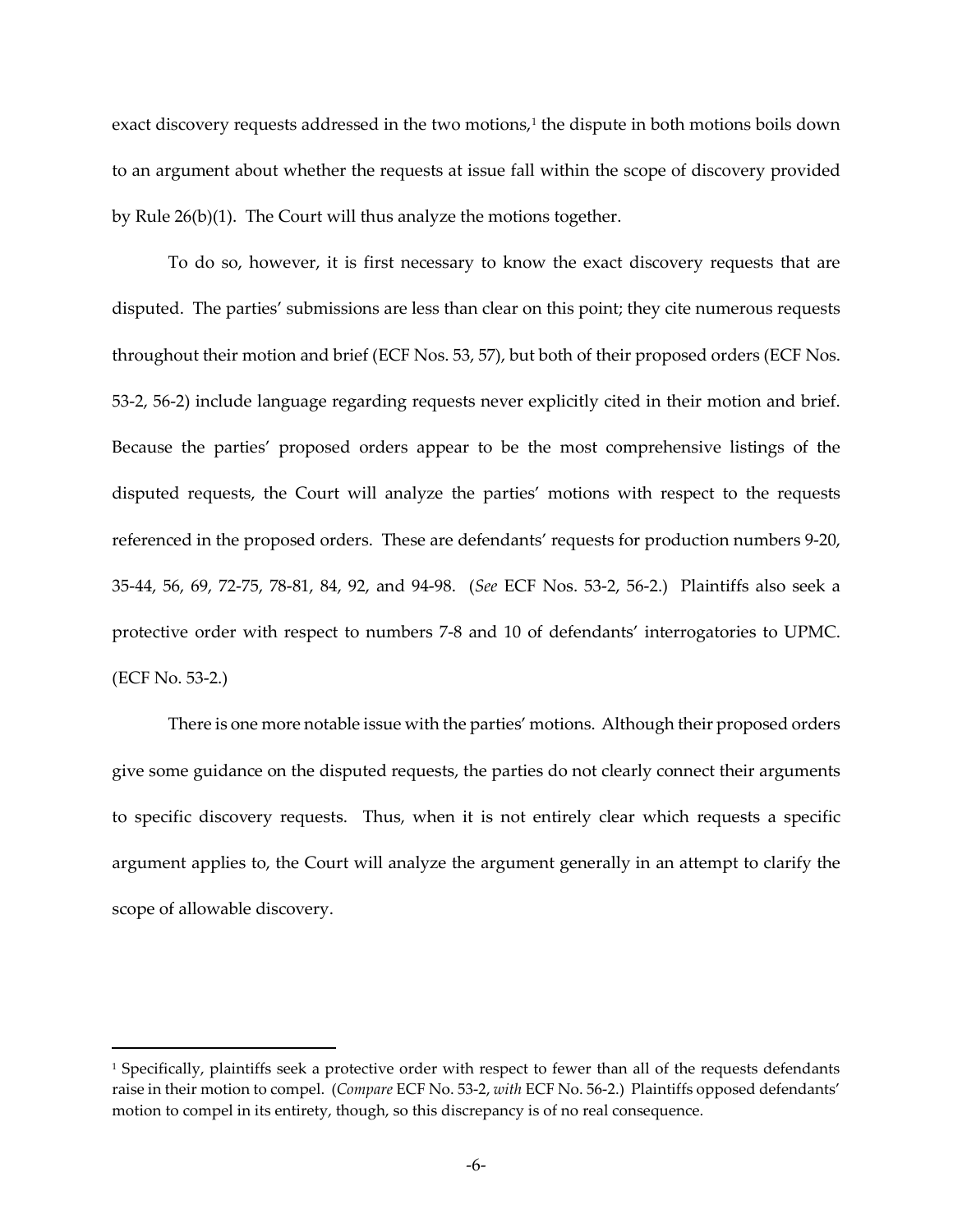### **A. Negligent-Misrepresentation Claim**

Because the parties' arguments are based on UPMC's negligent-misrepresentation claim, it is useful to outline the elements of such a claim under Pennsylvania law before addressing the arguments. The Pennsylvania Supreme Court has adopted § 552 of the Restatement (Second) of Torts for negligent-misrepresentation claims like the claim in this case. *See Bilt-Rite Contractors, Inc. v. Architectural Studio*, 866 A.2d 270, 287 (Pa. 2005) ("we hereby adopt Section 552 as the law in Pennsylvania in cases where information is negligently supplied by one in the business of supplying information").[2](#page-6-0) Section 552 provides in relevant part:

> (1) One who, in the course of his business, profession or employment, or in any other transaction in which he has a pecuniary interest, [negligently] supplies false information for the guidance of others in their business transactions, is subject to liability for pecuniary loss caused to them by their justifiable reliance upon the information . . . .

(2) [This liability] is limited to loss suffered

 $\overline{a}$ 

(a) by the person or one of a limited group of persons for whose benefit and guidance he intends to supply the information or knows that the recipient intends to supply it; and

(b) through reliance upon it in a transaction that he intends the information to influence or knows that the recipient so intends or in a substantially similar transaction.

To establish liability under § 552, a plaintiff must show that (1) the defendant was in the business

of providing information for the guidance of others, (2) the defendant had a pecuniary interest in

<span id="page-6-0"></span><sup>2</sup> By its terms, § 552 is limited to cases where the defendant "in the course of his business, profession or employment, or in any other transaction in which he has a pecuniary interest, supplies false information for the guidance of others in their business transactions." In other cases, Pennsylvania common law which provides substantially similar elements as § 552-governs the tort of negligent misrepresentation. *See Bilt-Rite*, 866 A.2d at 287 ("we do not view Section 552 as supplanting the common law tort of negligent misrepresentation, but rather, as clarifying the contours of the tort as it applies to those in the business of providing information to others").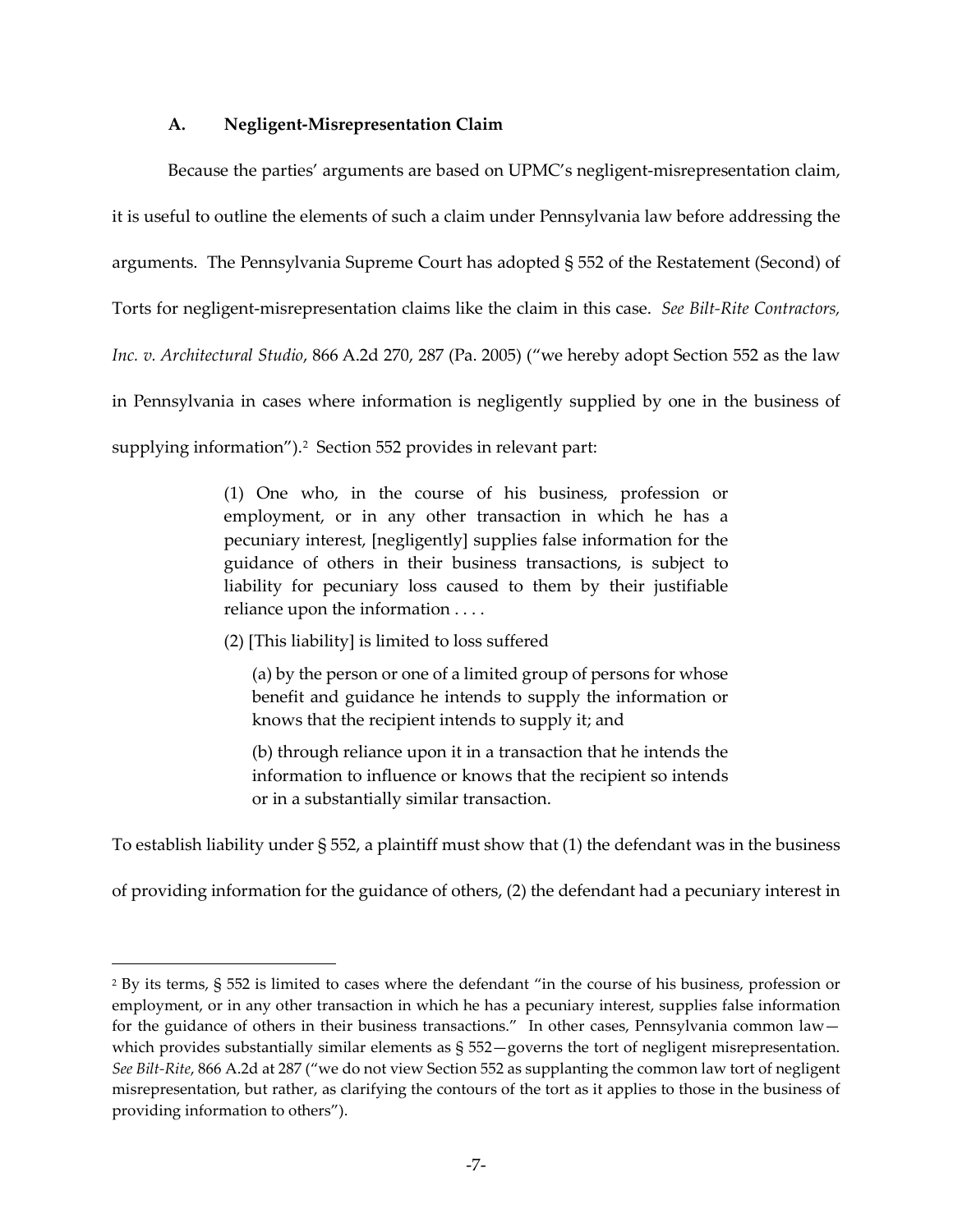the transaction in which he provided the information, (3) the information was false, (4) the defendant failed to exercise reasonable care in obtaining or communicating the information, (5) the plaintiff justifiably relied on the information, and (6) the plaintiff suffered injury as a result. *See Excavation Techs., Inc. v. Columbia Gas Co. of Pa.*, 936 A.2d 111, 115-16 (Pa. Super. Ct. 2007). Implicit in this last element is a causation requirement. *See Bouriez v. Carnegie Mellon Univ.*, 585 F.3d 765, 771 (3d Cir. 2009) ("proximate cause is an essential element of both fraudulent misrepresentation and negligent misrepresentation claims" (citation omitted)); *Gibbs v. Ernst*, 647 A.2d 882, 890-91 (Pa. 1994) (describing elements of negligent-misrepresentation claim under Pennsylvania common law, including proximate-cause requirement).

While § 552 contains the elements of a negligent-misrepresentation claim (with § 552(2) limiting what kind of loss is recoverable), § 552B governs the issue of damages for a negligentmisrepresentation claim. Section 552B provides:

> (1) The damages recoverable for a negligent misrepresentation are those necessary to compensate the plaintiff for the pecuniary loss to him of which the misrepresentation is a legal cause, including

(a) the difference between the value of what he has received in the transaction and its purchase price or other value given for it; and

(b) pecuniary loss suffered otherwise as a consequence of the plaintiff's reliance upon the misrepresentation.

(2) the damages recoverable for a negligent misrepresentation do not include the benefit of the plaintiff's contract with the defendant.

Although the Pennsylvania Supreme Court has explicitly adopted § 552, it has not—yet—adopted § 552B. Federal courts in this circuit, however, have predicted that the Pennsylvania Supreme Court would adopt § 552B if the issue presented itself. *See Brand Mktg. Grp. LLC v. Intertek Testing Servs., N.A.*, 801 F.3d 347, 356 (3d Cir. 2015) ("we predict that the Pennsylvania Supreme Court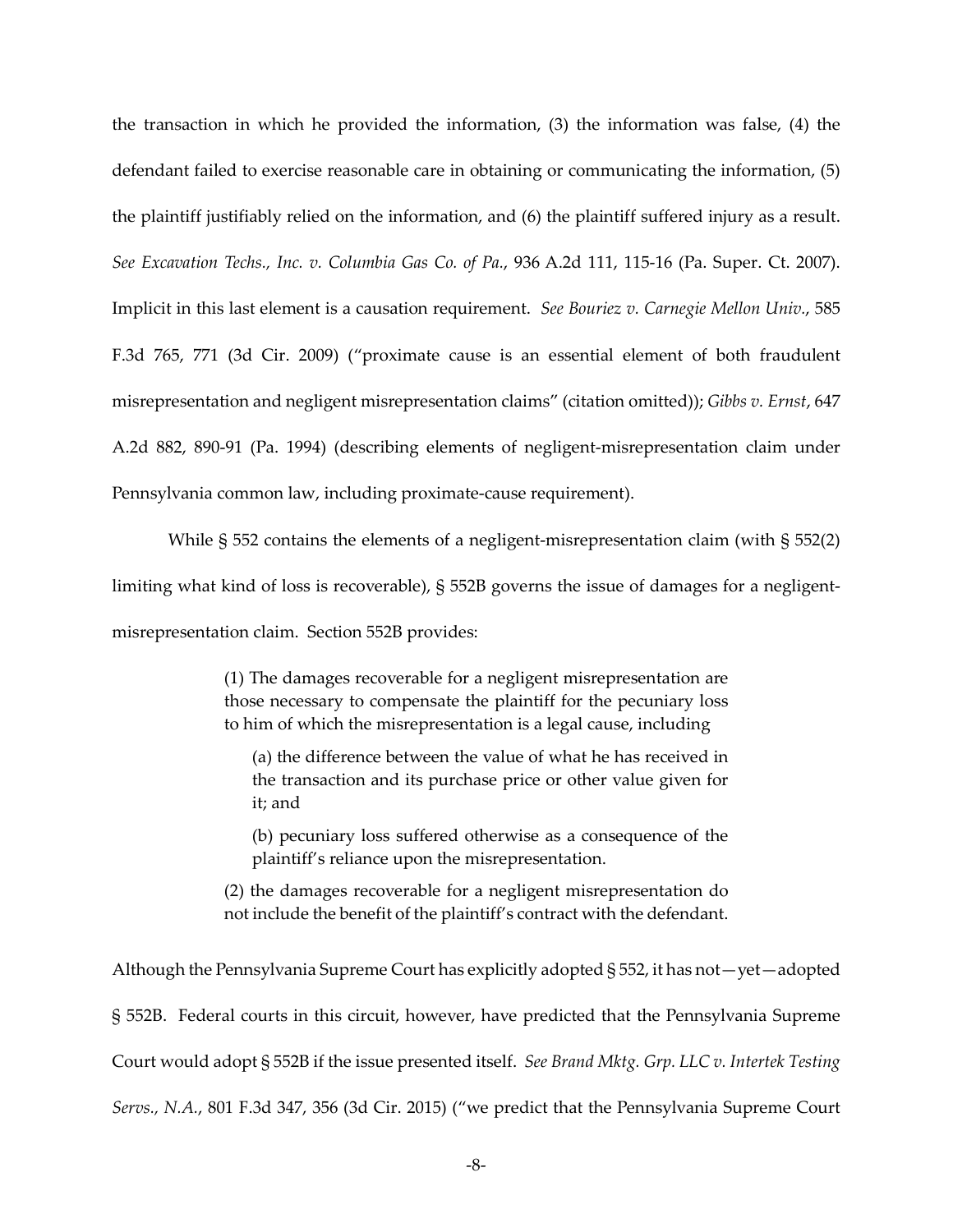would adopt § 552B"); *Torres v. Borzelleca*, 641 F. Supp. 542, 546 (E.D. Pa. 1986) ("It is this Court's prediction, however, that the Pennsylvania Supreme Court would follow [S]ection 552B . . . ."). Because this Court agrees with that prediction—and because both plaintiffs and defendants rely on § 552B (*see* ECF Nos. 53 at 5, 57 at 4)—the Court applies § 552B here.

### **B. Defendants' Discovery Requests**

According to defendants, the disputed requests for production relate to four categories of documents:

> (1) post-acquisition documents regarding the financial performance of Altoona [Regional], including the consideration paid by UPMC, Altoona[] [Regional's] value, and the financial benefit derived by UPMC from the acquisition, (2) post-acquisition valuations and assessments regarding Altoona[] [Regional's] impact on UPMC's health insurance business, (3) specific limited documents regarding similar acquisitions by UPMC involving defined benefit plans, and (4) pension valuation reports prepared by UPMC's own actuaries for UPMC's pension plans, apart from Altoona [Regional].

(ECF No. 57 at 4.) Condensing a dispute about 39 document requests to 4 categories makes it a lot more manageable, but not all of the disputed requests support defendants' categorization. For example, requests 9-19 and 94-97—which defendants contend fall within the first two categories of requests seeking postacquisition documents (*see* ECF No. 56-2 at 1)—contain no language limiting the requests to postacquisition documents. Some of these requests actually disclaim such a limitation. (*See* ECF No. 56-1 ¶¶ 9 ("2008 to present"), 10-11 ("2011 to present"), 12-13 ("2008 to present"), 14 ("2011 to present"), 15 ("prior to and after the Acquisition") 16-19 (no temporal scope), 94 ("2008 to the present") 96-97 (same).) Based on defendants' arguments, the Court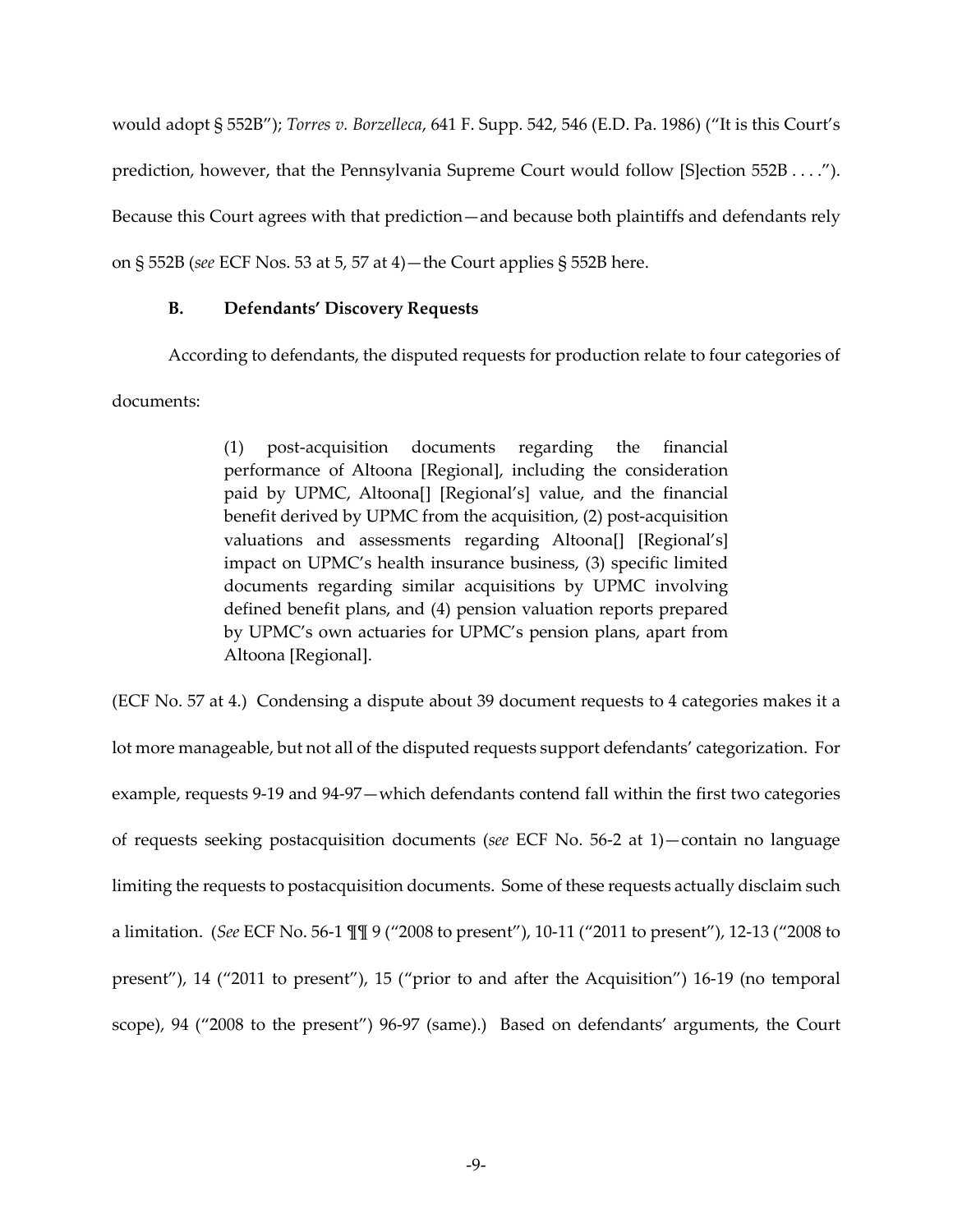assumes that defendants are now limiting these requests to postacquisition documents only. The Court will thus analyze defendants' first two categories of requests accordingly.

### **1. Postacquisition Financial Information (Requests 9-20, 72-75, 92, and 94- 98, as well as Interrogatories 7-8)**

Through their requests for postacquisition financial information (requests 9-20, 72-75, 92, and 94-98 as well as interrogatories 7-8), defendants seek extensive information regarding among other things—the financial performance of both UPMC and UPMC Altoona since the acquisition, as well as the effects the acquisition had on UPMC's health-insurance business. Defendants argue that this information is discoverable because it is relevant to (1) causation and damages,[3](#page-9-0) (2) reliance, and (3) plaintiffs' duty to mitigate. The Court will address these grounds in turn.

# **i. Causation & Damages**

l.

First, the Court will examine causation and damages. As a threshold matter, defendants argue that they are entitled to plaintiffs' postacquisition financials to determine the actual consideration UPMC paid for Altoona Regional. Defendants point out that plaintiffs—in their complaint—allege that UPMC committed to "invest[ing] \$250 million in [UPMC] Altoona over ten years, and contribut[ing] \$10 million to [UPMC] Altoona's foundation." (*See* ECF No. 1 ¶ 35.) And defendants note that the acquisition agreement gives UPMC some discretion on how to satisfy this commitment. Defendants argue that gauging how UPMC is satisfying this ten-year commitment—determining the source of funds and amounts paid—necessarily requires

<span id="page-9-0"></span> $^{\rm 3}$  In their filings, defendants do not clearly distinguish between causation and damages in their arguments  $\,$ why plaintiffs' postacquisition financials are relevant. This makes sense since these elements—and defendants' arguments about them—appear to overlap. The Court will therefore likewise discuss causation and damages together.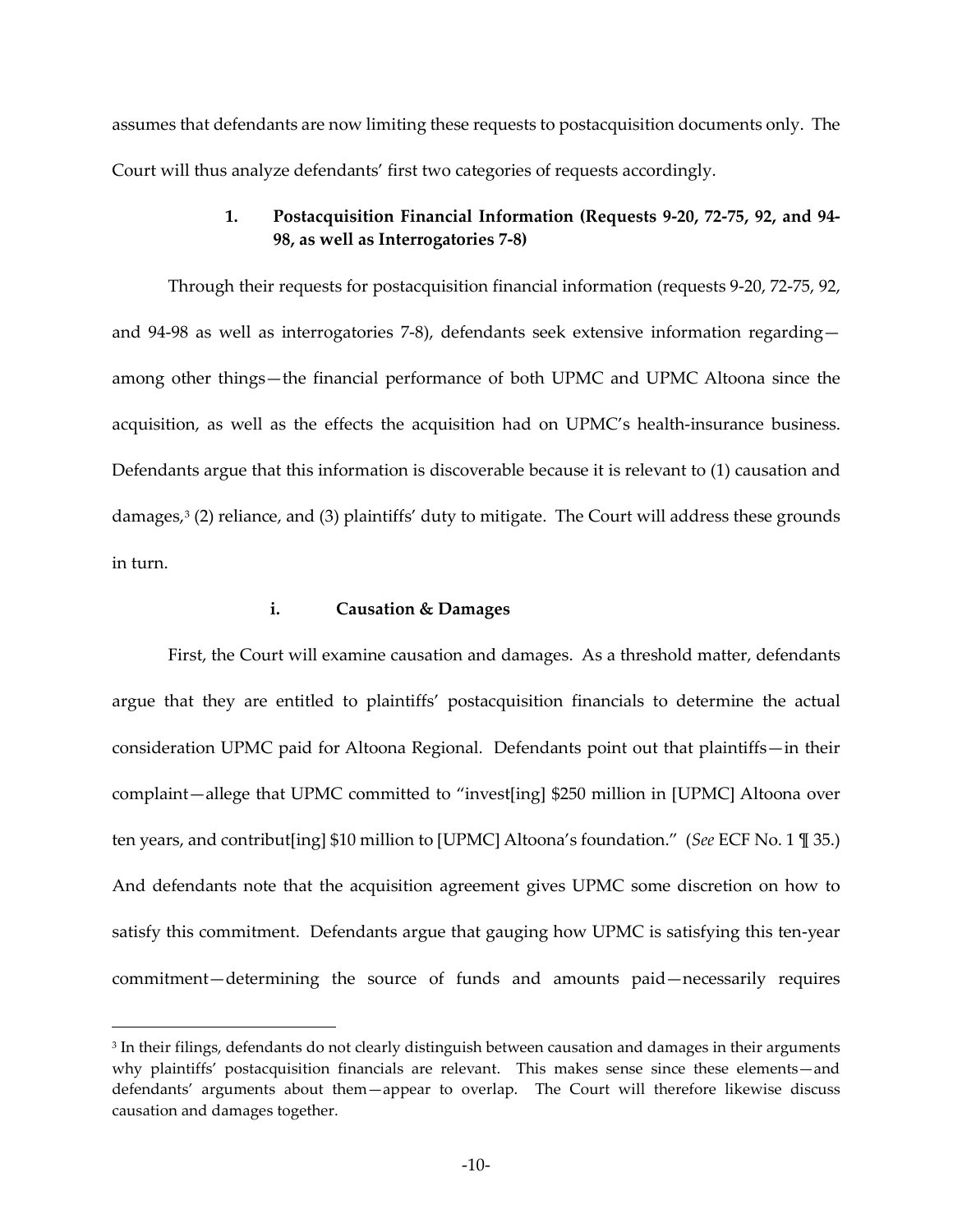postacquisition financials, and that this information is relevant to the injury and causation analysis.

Plaintiffs disagree to some extent. They point out that defendants' document request 116 already sought "[a]ll documents reflecting, evidencing, or otherwise relating to any amount paid or any other consideration provided by UPMC in the Acquisition." (ECF No. 56-1 ¶ 116.) And plaintiffs represent that they have "already agreed to produce (and in fact [have] never objected to producing) documents sufficient to show the payments UPMC has made under the 2013 Integration and Affiliation Agreement with [UPMC] Altoona." (ECF No. 61 at 2.) In response, defendants assert that these documents would be insufficient because defendants seek to discover more than just the payments themselves—they seek to discover the source of the funds for the payments.[4](#page-10-0)

As an initial matter, the Court notes that defendants' requests for postacquisition financials are comprised of 22 document requests (requests 9-20, 72-75, 92, and 94-98) and 2 interrogatories (7-8), and that most of these discovery requests do not relate to the consideration UPMC exchanged for Altoona Regional. But even the requests that do relate to consideration are problematic. The requests that could be construed as seeking information regarding consideration—in the Court's view, requests 12-14, 92, and 94-96—stray far beyond simply seeking such information. For example, requests 12-14 seek "[a]ll documents reflecting analyses of and communications related to accounting for . . . assets, liabilities, equity, revenue, and

 $\overline{a}$ 

<span id="page-10-0"></span><sup>4</sup> Defendants gloss over *why* the exact source of UPMC's consideration is relevant. As best the Court can make out, defendants seek to corroborate plaintiffs' allegations regarding UPMC's investment commitment. Although the exact source of funds would seemingly not affect damages, the Court recognizes that plaintiffs' allegations regarding UPMC's investment commitments sufficiently place this topic at issue for discovery to be proper.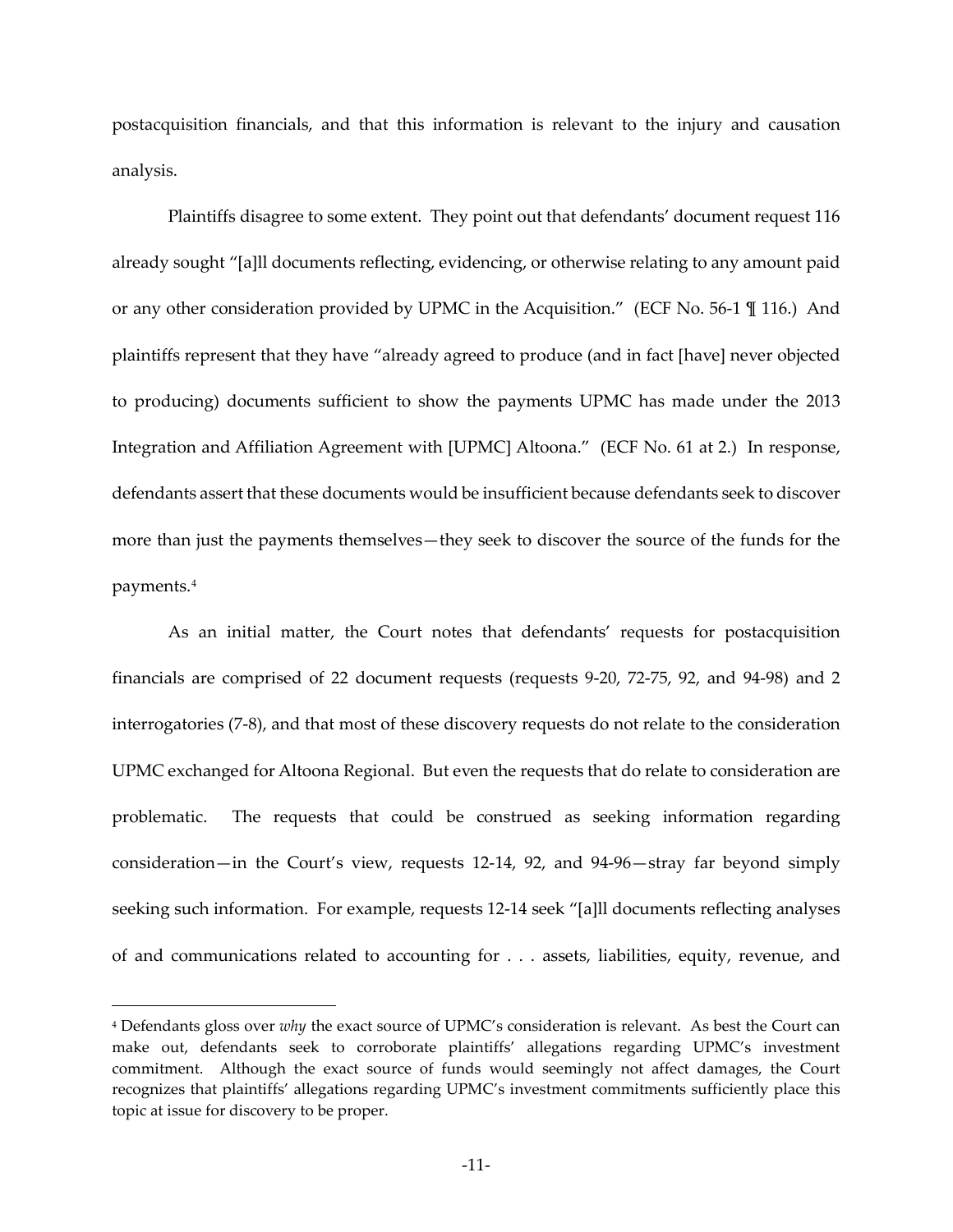expenses, including but not limited to all audited and unaudited financial statements and underlying work papers, schedules, communications, and analyses, from 2008 to the present" of UPMC, UPMC Altoona, and Altoona Regional. (ECF No. 56-1 ¶¶ 12-14.) Request 94 seeks "[a]ll documents and communications related to . . . working capital and cash flows from 2008 to the present" for UPMC Altoona and Altoona Regional. (*Id.* ¶ 94.) And request 96 seeks "[t]he general ledger and all documents reflecting general ledger data"—in other words, the record reflecting *every financial transaction*—of UPMC, UPMC Altoona, and Altoona Regional from 2008 to now. (*See id.* ¶ 96.) Defendants argue that they need "[t]argeted documents reflecting how assets, revenue, liabilities, and cash have flowed between UPMC and [UPMC] Altoona" (ECF No. 66 at 3) to determine the consideration UPMC paid for Altoona Regional. But their definition of "targeted documents" seemingly includes every single record prepared by the accounting departments of both UPMC Altoona (and formerly Altoona Regional) and UPMC, plus every underlying communication that went into those records, for the last nine years. Such a position is untenable, and does not comport with the scope of discovery under the Federal Rules of Civil Procedure.

Information sought to determine the amount UPMC actually paid for Altoona Regional and the source of funds—is certainly relevant. That information would relate directly to plaintiffs' damages and their allegations regarding UPMC's investment commitments, meaning discovery of these topics is appropriate. But defendants' requests far exceed these topics and are not reasonably directed at discovering this information. The Court will therefore not order plaintiffs to respond to defendants' current requests that seek information about consideration. Defendants may issue revised discovery requests that are actually targeted at determining the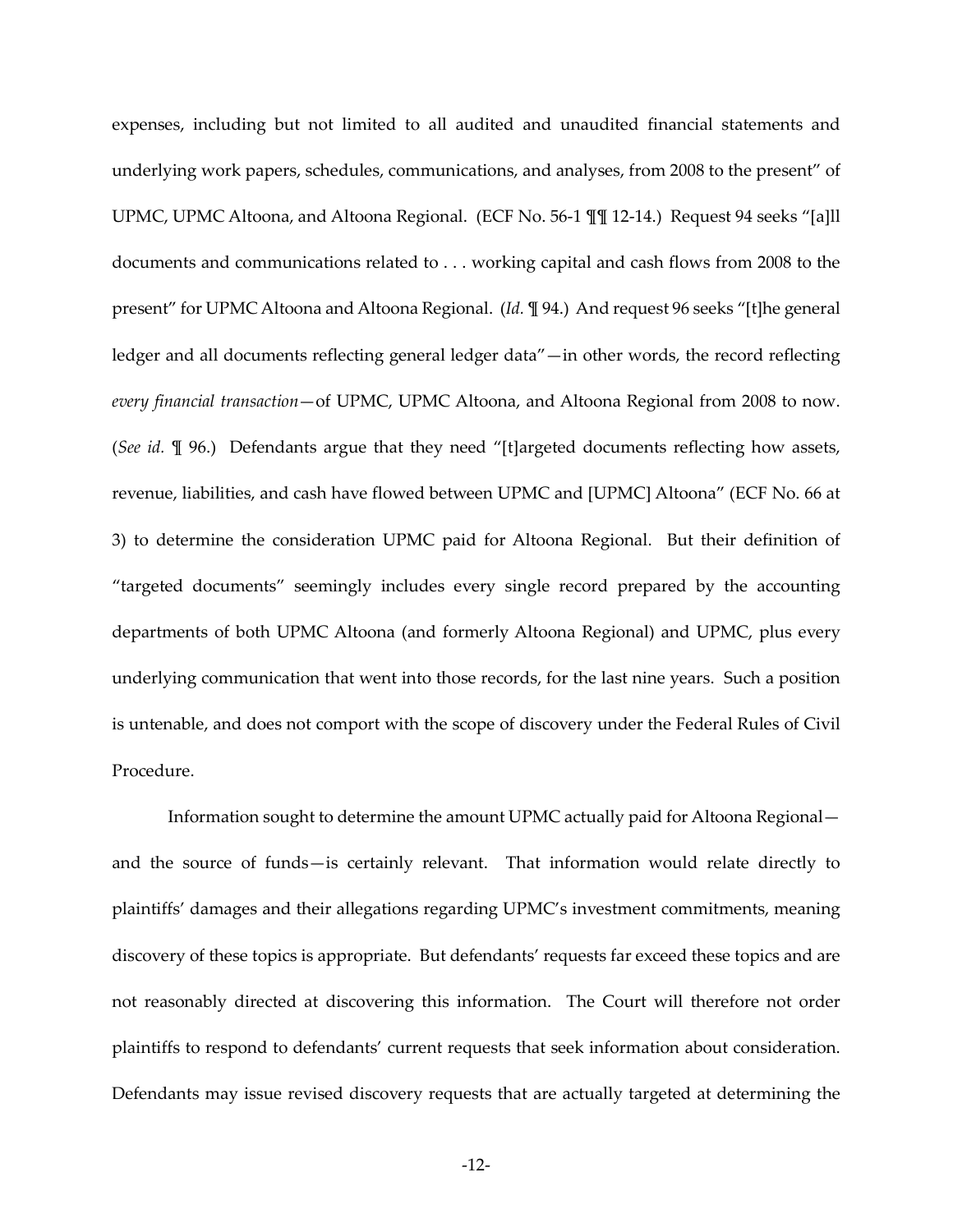amount UPMC paid for Altoona Regional, including the source of funds, to the extent plaintiffs have not already produced such information in response to request 116.<sup>[5](#page-12-0)</sup> And contrary to plaintiffs' arguments, defendants may discover the underlying financial records showing the amounts UPMC paid for Altoona Regional and the source of funds. [6](#page-12-1)

But defendants' consideration argument applies to only a small portion of the disputed requests for postacquisition financials. Defendants' main argument why postacquisition financials are relevant to causation and damages has to do with the calculation of damages for a negligent-misrepresentation claim.

Defendants, quoting § 552B, assert that a plaintiff in a negligent-misrepresentation claim is "entitled to recover 'the pecuniary loss to him of which the misrepresentation is the legal cause[,]" and that "[r]ecoverable 'pecuniary loss' includes the 'difference between the value of what he has received in the transaction and its purchase price or other value given for it."" (ECF No. 57 at 4.) Refreshingly, it appears that plaintiffs agree with this measure of damages.[7](#page-12-2) (*See* ECF No. 53 at 5 ("UPMC is entitled to damages 'necessary to compensate [it] for the pecuniary loss to [it] of which the misrepresentation is a legal cause, including (a) the difference between

 $\overline{a}$ 

<span id="page-12-0"></span><sup>5</sup> If UPMC's consideration for Altoona Regional includes postacquisition payments—monetary or otherwise—the Court assumes that plaintiffs have produced this information to defendants or will do so in response to request 116.

<span id="page-12-1"></span><sup>6</sup> This does not mean defendants are entitled to all of plaintiffs' financial records. But defendants need not rely on plaintiffs' summaries regarding consideration; discovery is not so restricted, and financial information that falls within Rule 26(b)(1)'s scope is discoverable in its original form. Defendants are thus entitled to plaintiffs' financial records regarding UPMC's consideration for UPMC Altoona.

<span id="page-12-2"></span><sup>7</sup> Though it seems they may not think so; plaintiffs state that "CBIZ's [sic] asserts that UPMC is only entitled to recover its 'actual loss,'" and appear to quibble with that purported assertion. (*See* ECF No. 61 at 2.) But nowhere in their briefs do defendants argue that actual loss is the *only* recoverable loss. Defendants invoke actual loss because that is what—according to them—the postacquisition financials are relevant to. Defendants, like plaintiffs, rely on § 552B's "pecuniary loss" standard for damages (*see* ECF Nos. 57 at 4, 53 at 5), and there is no indication of a true disagreement about whether this standard governs damages here.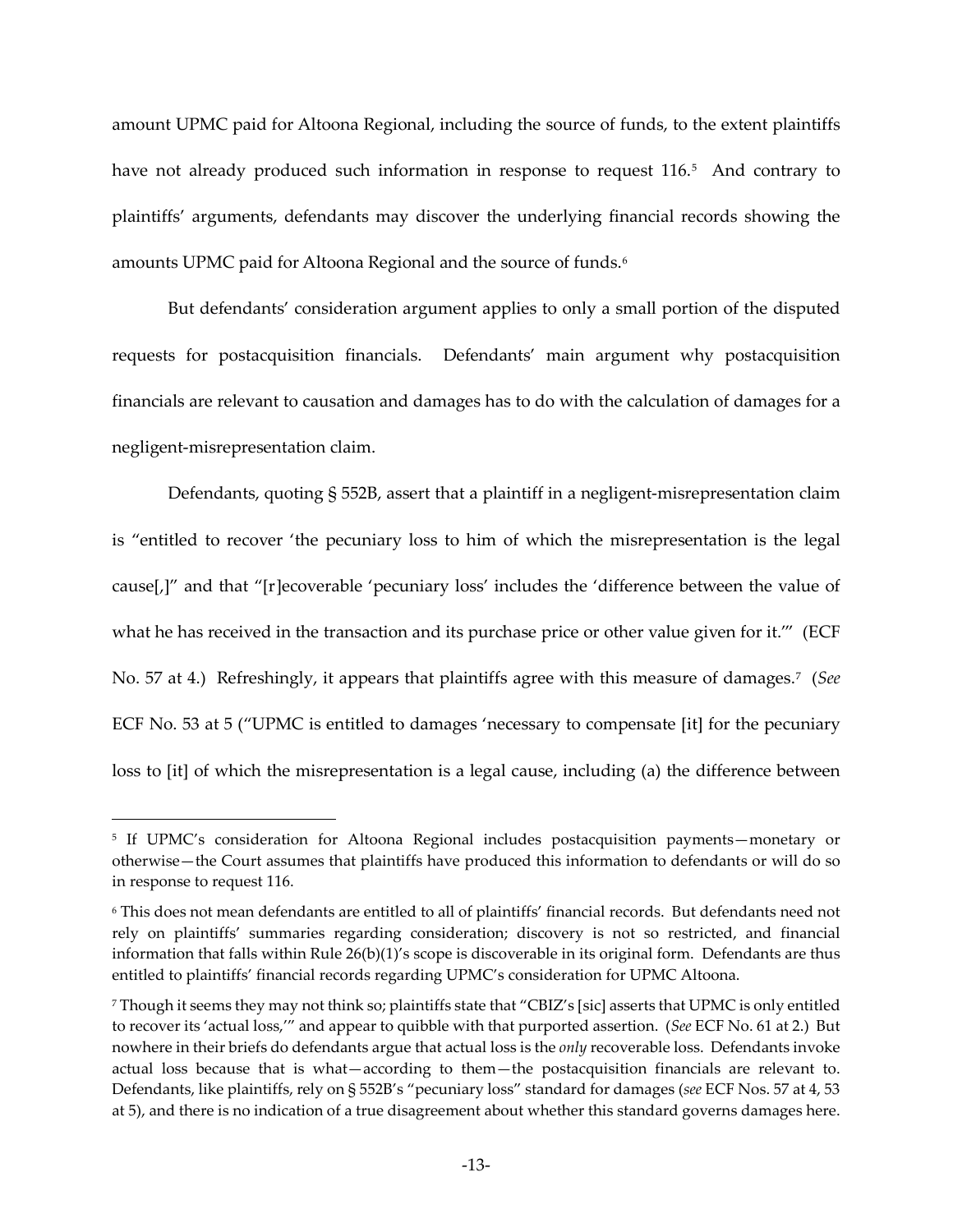the value of what [it] has received in the transaction and its purchase price or other value given for it; . . .'" (quoting § 552B).) But defendants and plaintiffs disagree on two points regarding the *calculation* of damages under this measure: (1) as of when value should be calculated, and (2) how value should be calculated.

### **(1) As of When Value Should Be Calculated**

According to defendants, plaintiffs' postacquisition financials, including information about the acquisition's effect on UPMC's health-insurance business, are relevant to calculating the value of what UPMC received in the transaction, namely UPMC Altoona. (ECF No. 57 at 4- 10.) In response to this argument, plaintiffs assert that the value of what a plaintiff in a negligentmisrepresentation claim received is determined as of the closing date—not later—and that postacquisition financials are therefore irrelevant to damages.

For the reasons discussed above, the Court agrees with the parties that § 552B controls UPMC's negligent-misrepresentation claim. Regarding as of *when* value is calculated under § 552B and for negligent-misrepresentation claims in general, plaintiffs have the better argument. Generally, in a negligent-misrepresentation claim "[t]he value of the item acquired is . . . determined by the market value *at the time of the transaction*." *Med. Consultants Network, Inc. v. Cantor & Johnston, P.C.*, No. 99-cv-0528, 2001 WL 10788, at \*2 (E.D. Pa. Dec. 27, 2000) (emphasis added citing cases). This conclusion follows from both logic and case law. It follows logically because "[m]aking the comparison after the plaintiff has had control of the company raises serious causation questions. Is the company worth so little because it was worthless at the time of the acquisition or because of events after the acquisition, unrelated to the defendants' alleged illegal conduct?" *Id.* at \*3. Determining value after the time of acquisition would unmoor damage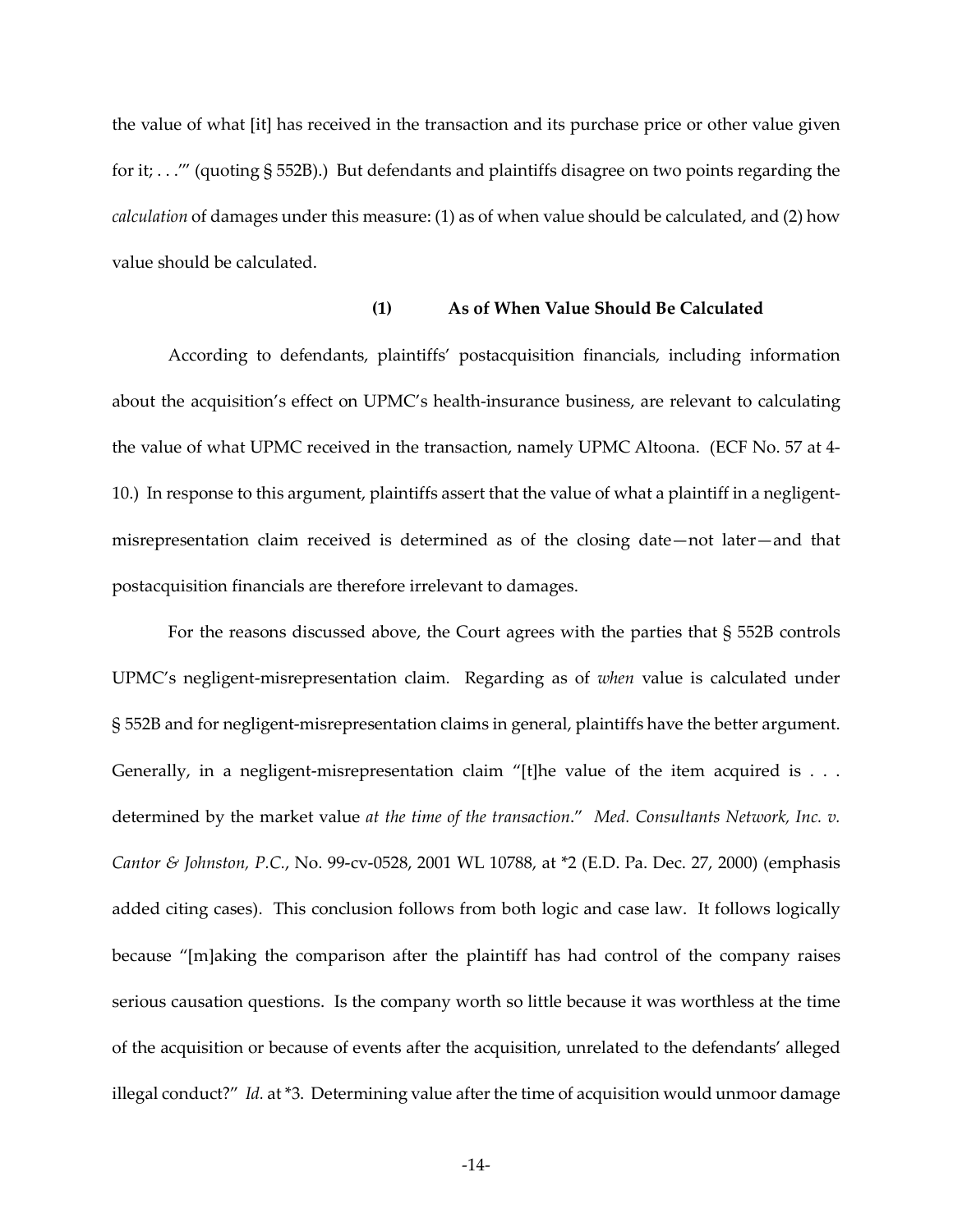calculations; how far past the acquisition does one look? Such a method of valuation makes little sense if one seeks to determine the value of what a plaintiff should have received at an earlier time. Furthermore, this method would always allow a defendant to argue that he caused no (or less) harm. If a plaintiff's business that was acquired on a misrepresentation failed, the defendant could argue that his misrepresentation caused no harm because the business has no value *now*. And if a plaintiff who acquired a business based upon a defendant's misrepresentation managed to turn that business into a successful enterprise despite the misrepresentation, the defendant could argue that his misrepresentation caused no—or less—harm because the business's value *now* was high. That is not how proper valuation should be determined.

Case law reinforces this conclusion. *See Med. Consultants*, 2001 WL 10788, at \*2 ("The value of the item acquired is generally determined by the market value at the time of the transaction.") (citing cases). Valuation at the time of the transaction is common in analogous causes of action as well. Under Pennsylvania law, the standard of damages for both fraud and fraudulentmisrepresentation claims are similar to the standard of damages for negligent-misrepresentation claims, *see Advance Capital Partners, LLC v. Rossmann*, No. 09-cv-3467, 2011 WL 5428554, at \*11 (E.D. Pa. Nov. 9, 2011), and "[a]ctual value in a fraud case is generally '*determined as of the time of the transaction*.'" *Harnish v. Widener Univ. Sch. of Law*, 833 F.3d 298, 307 (emphasis added) (quoting *Kaufman v. Mellon Nat'l Bank & Trust Co.*, 366 F.2d 326, 331 (3d Cir. 1966)). *See also Tilghman v. Dollenberg*, 213 A.2d 324, 326 (Pa. 1965) ("'The measure of damages in an action of deceit for fraud in the sale of stock is \* \* \* the difference between what the plaintiff was induced to pay for the stock and its actual value at the time of the purchase.'" (quoting *Curtis v. Buzard*, 98 A. 777, 778 (Pa. 1916)); *Neuman v. Corn Exch. Nat. Bank & Trust Co.*, 51 A.2d 759, 766 (Pa. 1947) ("the measure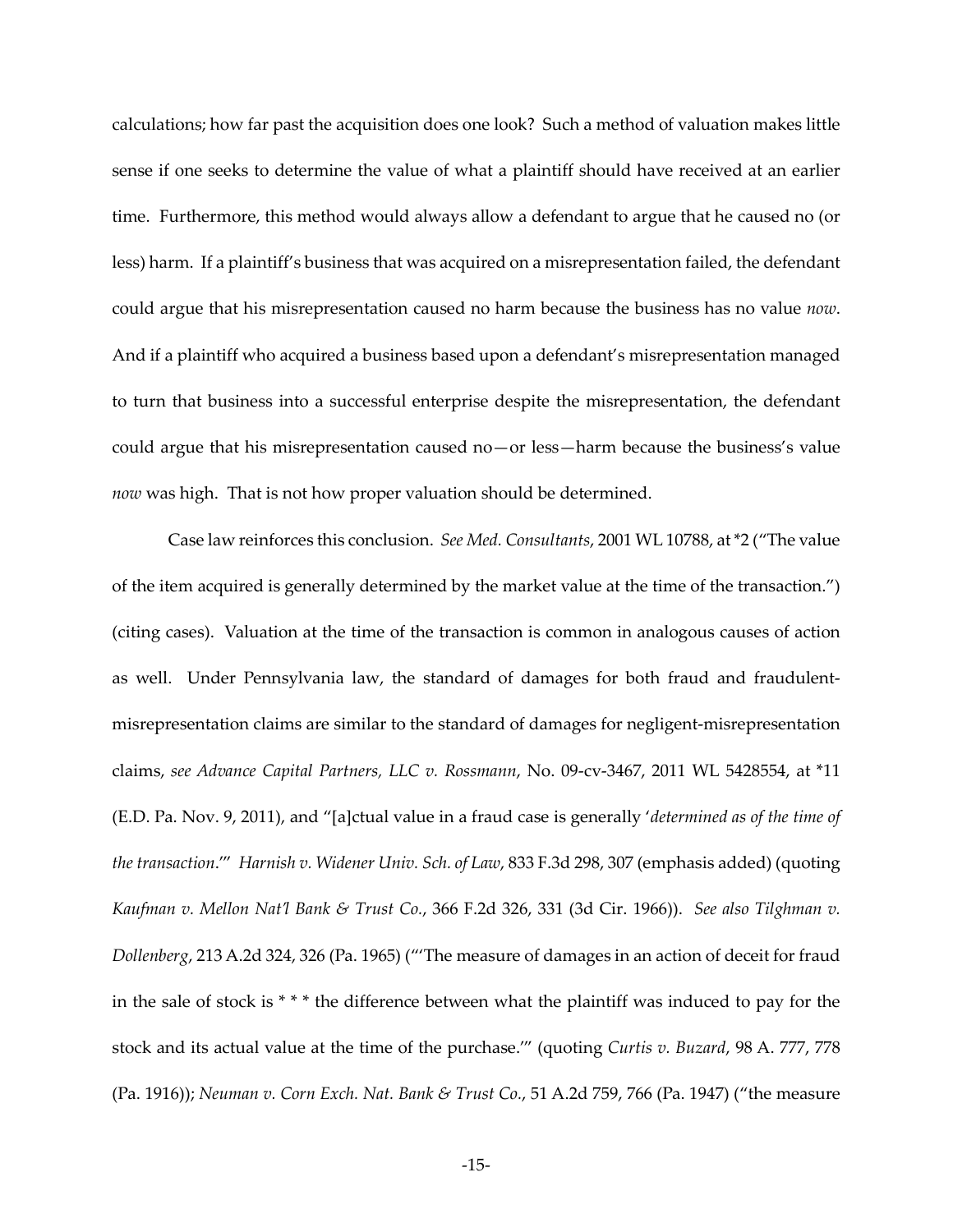of damages in an action for deceit in the sale of property is . . . the difference between the *real*, or market, value of the property at the time of the transaction and the higher, or *ficticious* [sic], value at which it was purchased" (citation and quotation marks omitted)); *Sands v. Forrest*, 434 A.2d 122, 124 (Pa. Super. Ct. 1981) ("[I]n an action for fraud and deceit the measure of damages is the difference in value between the real, or market, value of the property *at the time of the transaction* and the higher, or fictitious, value which the buyer was induced to pay for it." (emphasis added) (citing cases)). Put simply, the proper moment of valuation in a negligent-misrepresentation claim is as of the time of the transaction. And subsequent events are generally not relevant to the asset's value. *Cf. Harnish*, 833 F.3d at 307 n.3 ("As a loose analogy, a lottery ticket's actual value at sale does not retroactively plummet to zero the moment a purchaser loses or skyrocket the moment a purchaser wins.").

There is a narrow exception to the general rule of valuation at the time of the transaction. This exception is noted in comment c of the Restatement (Second) of Torts § 549<sup>[8](#page-15-0)</sup>: "the price that determines the value of the article is not necessarily the price that it would bring at the time the sale is made." Defendants make much of this language, but omit its full context. The full paragraph provides as follows:

> *c. Value, how ascertained.* In a sales or exchange transaction the loss for which the recipient of a fraudulent misrepresentation is entitled to recover is usually the difference between the price paid or the value of the thing given in exchange and the value of the thing acquired. The value of the article is normally determined by the price at which it could be resold in an open market or by private sale if its quality or other characteristics that affect its value were known. However, the price that determines the value of the article

 $\overline{a}$ 

<span id="page-15-0"></span><sup>8</sup> Section 549 governs damages for fraudulent-misrepresentation claims, but because the measure of damages for negligent and fraudulent misrepresentation are the same, "comments a to f under § 549 are . . . applicable to [§ 552B], so far as they are pertinent." § 552B cmt. a.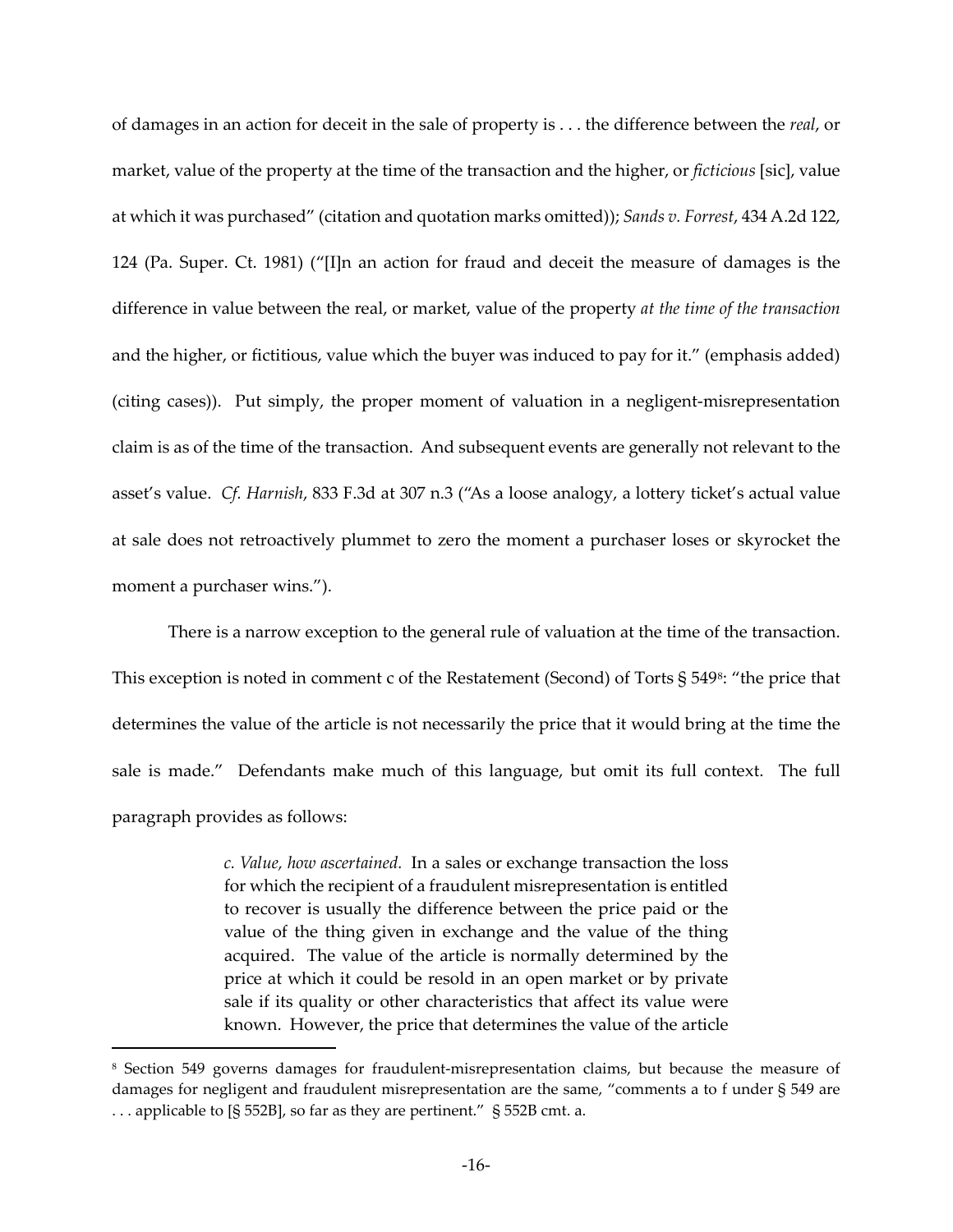is not necessarily the price that it would bring at the time the sale is made. In many cases this price is due to the widespread belief of other buyers in misrepresentations similar to that made to the person seeking recovery, as when market price of securities, such as bonds or shares, is the result of widely spread misrepresentations of those who issue or market them. *The fact that the market price is inflated or depressed by the misrepresentations is the important factor making the price fictitious*; it is, therefore, immaterial that the inflated or depressed price does or does not result from the misrepresentations of the same person who made the misrepresentation on which the person seeking recovery relied. In this case if the recipient of the misrepresentation, in reliance upon it, retains the securities either as a permanent or temporary investment, their value is determined by their market price after the fraud is discovered when the price ceases to be *fictitious* and represents the consensus of buying and selling opinion of the value of the securities as they actually are. If the plaintiff has resold the securities in the interim, however, his loss is the difference between the price paid and that received.

§ 549 cmt. c (emphasis added). As this comment explains, the exception applies when the price at the time of the transaction is somehow fictitious—like in cases of widespread fraud on the market.[9](#page-16-0) In such cases, the "real" price at the time of purchase is fictitious because that price itself is a product of the misrepresentation. Valuation at the time of the transaction would thus be an inaccurate measure—meaning it is necessary to look beyond the time of the transaction to determine value.

The two cases defendants cite for the proposition that assets are sometimes valued posttransaction actually illustrate this animating fictitious-price principle, although neither case

 $\overline{a}$ 

<span id="page-16-0"></span><sup>9</sup> *See Harnish*, 833 F.3d at 307 n.2 ("To the extent that the 'market' price at the time of the transaction might itself be inflated due to widespread dissemination of the misrepresentation, one must ascertain the fair price that would be paid if the broader market knew the truth. (citing § 549 cmt. c)); *Med. Consultants*, 2001 WL 10788, at \*2 ("Only in special circumstances, like market inflation or depression, is the value of an article not determined by its market value at the time of acquisition." (footnote omitted)); *Neuman*, 51 A.2d at 766- 67 ("'[W]hen the market price is unnaturally inflated by unlawful and fraudulent practices, it cannot be the true means of ascertaining what is just compensation'." (citation omitted)).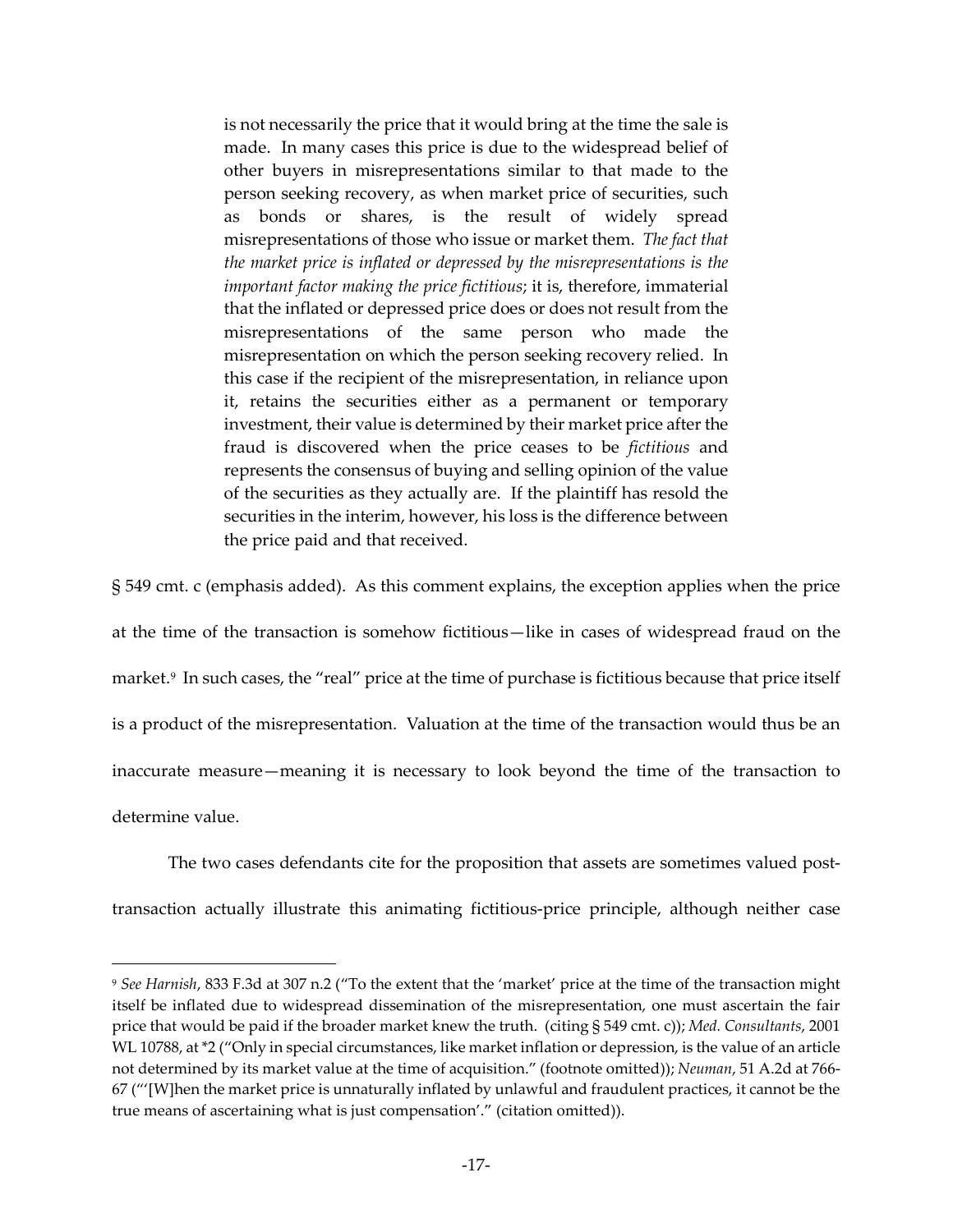involved claims similar to negligent misrepresentation. *See Taylor v. KeyCorp*, 680 F.3d 609, 613- 14 (6th Cir. 2012) (holding in ERISA case that "[w]hen a plaintiff alleges that the withholding of information affected share prices, 'the appropriate measure of damages [is] the difference between the investment as taken and the investment as it would have been if not tainted by withheld information.'" (citation omitted)); *In re Boston Scientific Corp. ERISA Litig.*, 254 F.R.D. 24, 31 (D. Mass. 2008) ("If Boston Scientific stock was higher than it 'should have been' throughout the class period, then Plaintiffs made a larger profit than they 'should have' earned when they cashed in their old shares."). These cases do not, however, lend support for the notion that posttransaction valuation is appropriate here.

Nor do the cases cited in defendants' opening brief on this point lend any support. None involved similar claims and the damages issues they addressed are inapposite. *Fishman Organization, Inc. v. Frick Transfer, Inc.*, 564 F. App'x 649 (3d Cir. 2014), was a breach-of-contract case, and—contrary to defendants' assertion—damages were not calculated by examining the value of the assets at the time of judgment. The district court calculated damages by looking to the per-unit price plaintiff originally paid for the products and the Third Circuit affirmed that calculation. *See id.*; *Fishman Org., Inc. v. Frick Transfer, Inc.*, No. 11-cv-4598, 2013 WL 1655984, at \*3-4 (E.D. Pa. Apr. 17, 2013). *Blum v. Witco Chemical Corp.*, 829 F.2d 367 (3d Cir. 1987), was an agediscrimination suit under the ADEA, and although the court examined and calculated damages incurred *after* plaintiffs' terminations, that was proper because such damages can be a component of an ADEA claim—this is called front-pay. *Fariss v. Lynchburg Foundry*, 769 F.2d 958 (4th Cir. 1985), was likewise an ADEA case. The court did examine plaintiffs' finances at the time of judgment, but did so because—under his ADEA claim—it was proper to offset his pension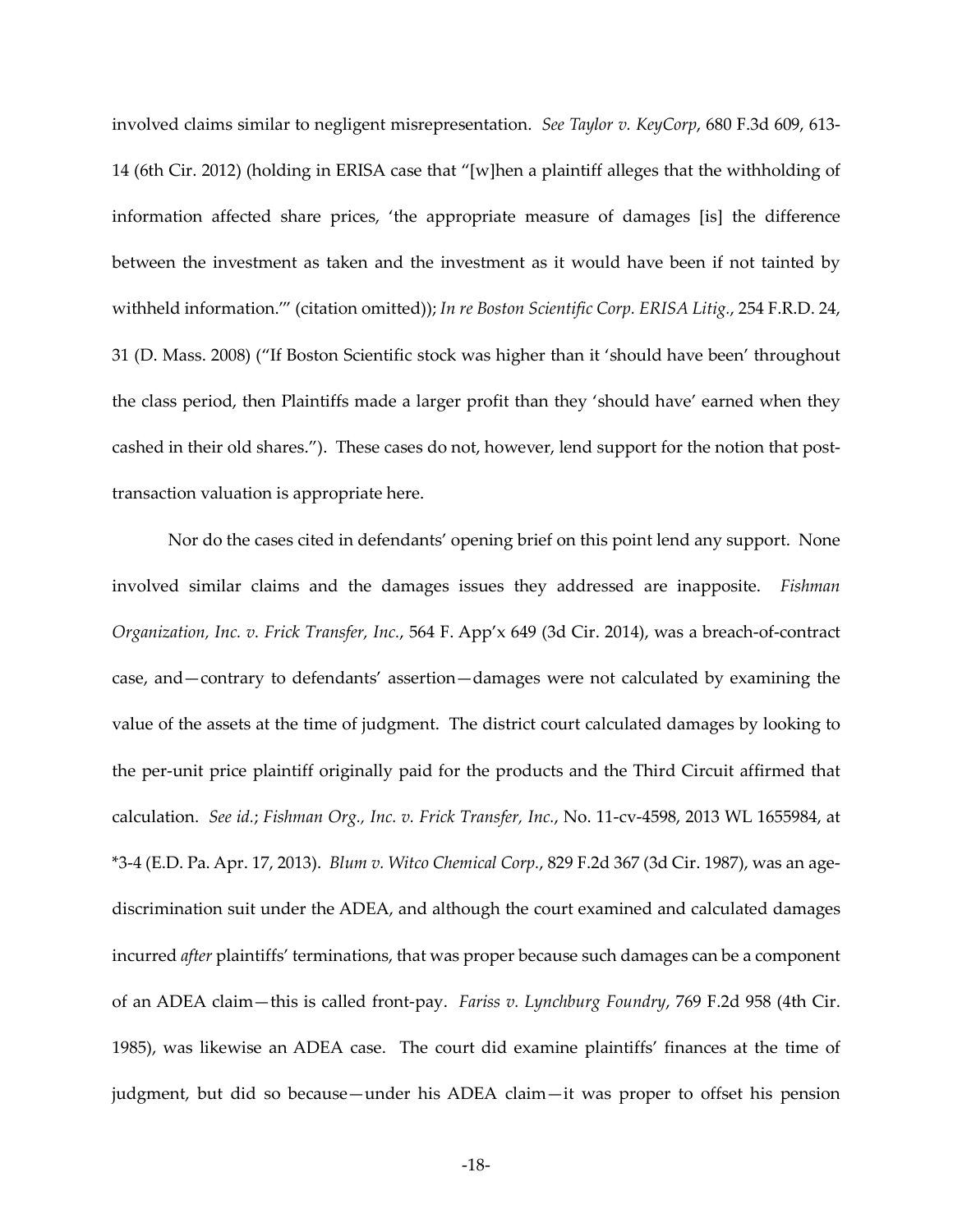benefits from his damages. *LaSalle Talman Bank F.S.B. v. United States*, 317 F.3d 1363 (Fed. Cir. 2003), was a breach-of-contract case where postbreach financials were relevant to damages because they related to plaintiffs' duty to mitigate. And the premise defendants cite *Levy v. Schmidt*, 573 F. App'x 98 (3d Cir. 2014), for—that past experience of an ongoing, successful business can be used to calculate future performance—is obviously correct, but it has no bearing on whether post-transaction valuation is appropriate in a negligent-misrepresentation claim.

Defendants do not argue and there is no indication that the market value of Altoona Regional at the time of the acquisition would somehow be fictitious. That narrow exception to the appropriate time of valuation in negligent-misrepresentation claims therefore does not apply. This means that the value of what UPMC received—Altoona Regional—is to be determined as of the closing date of the acquisition.

### **(2) How Value Should Be Calculated**

Defendants argue in the alternative that, even if value must be determined as of the closing date, postacquisition financials are still relevant to determining Altoona Regional's value. Under this line of reasoning, defendants essentially seek the postacquisition financials to backtrack and value Altoona Regional as of the closing date. This argument also does not justify discovery of plaintiffs' postacquisition financials. Although postacquisition financials are marginally relevant to determining Altoona Regional's value as of the closing date, discovery of such records is inappropriate because it is disproportional to the needs of this case.

Plaintiffs' postacquisition financials are clearly relevant to some extent; if all of plaintiffs' pre-acquisition financial records were destroyed, then its current financials would allow us to backtrack and estimate Altoona Regional's value at the time of the acquisition. Postacquisition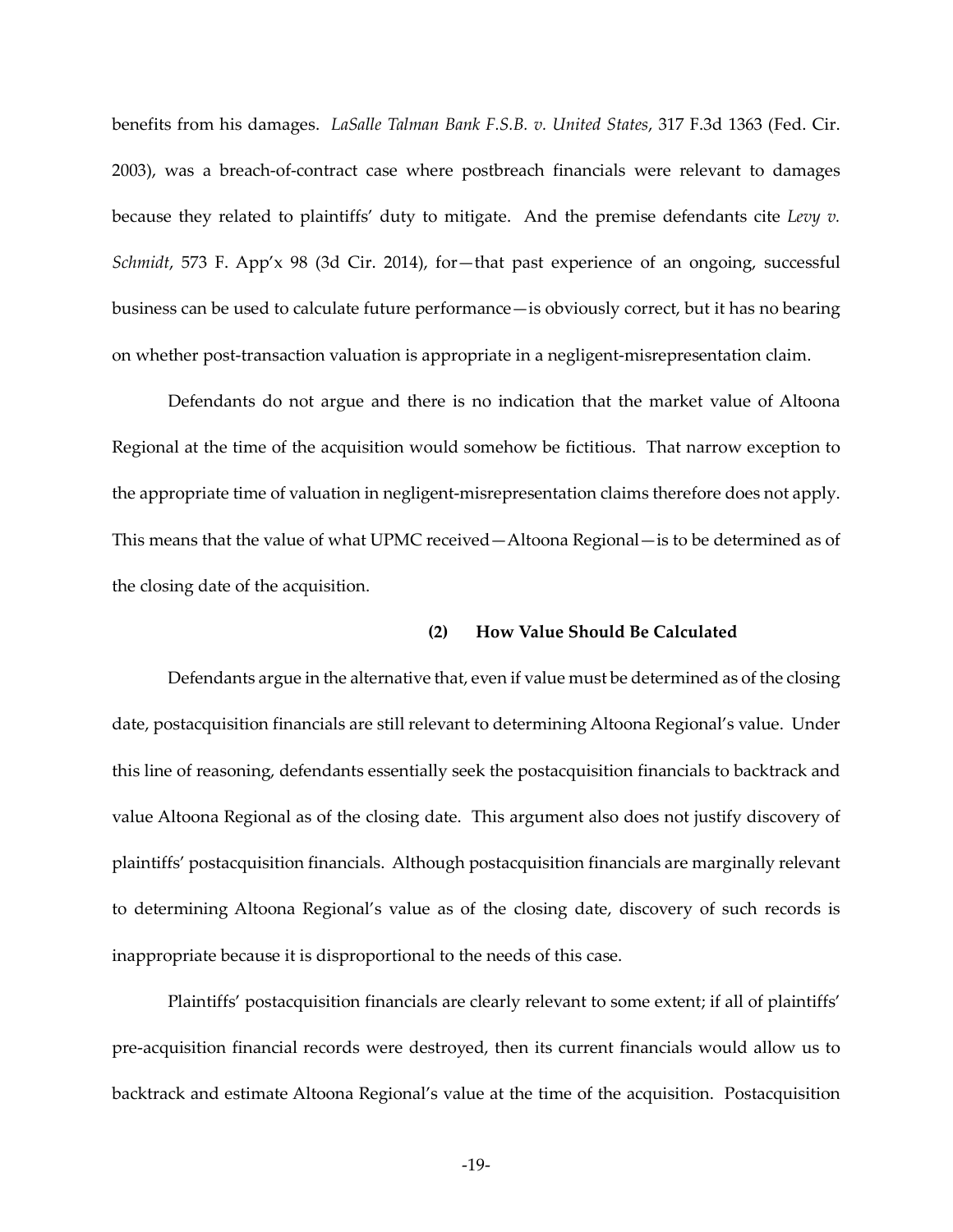financials are thus relevant to value, and that remains true even when more-recent records do exist. But the same thing can be said for Altoona Regional's financial records from any year. If no other records existed, then Altoona Regional's records from, for example, 2003 would at least allow us to estimate—based on market factors and making certain assumptions—what its value would or could be in 2013. But it would certainly be odd if defendants sought financial records from 2003 to determine Altoona Regional's value as of 2013 if all records from 2003 through the present were intact. It would not be reasonable based upon lack of relevancy.

That hypothetical situation is similar to what defendants seek to do here. There is simply no need to backtrack from plaintiffs' postacquisition financials to value Altoona Regional as of the closing date. Valuing Altoona Regional as of the closing date is properly done through reference to Altoona Regional's financials *as of, and prior to, the closing date*. Postacquisition financials would only be somewhat relevant to Altoona Regional's value as of the closing date, yet the burden of complying with those requests—22 extensive requests for documents spanning four years—appears considerable.[10](#page-19-0) Half of those 22 requests (requests 9-16, 35, 72-73, and 92) seek "all documents reflecting analyses of and communications related to" various financial metrics from the acquisition through the present. (*See* ECF No. 56-1.) The other half use different language but are similarly broad. Overall, defendants' requests for postacquisition financials would likely require plaintiffs to locate, review, and produce thousands of documents. And these documents would be only marginally relevant to Altoona Regional's value as of the closing date.

l.

<span id="page-19-0"></span><sup>&</sup>lt;sup>10</sup> Defendants correctly note that a party "cannot avoid . . . specific [discovery] requests by making conclusory statements about burden and proportionality." (ECF No. 66 at 2.) But a party's lack of specificity regarding burden does not mean the Court must close its eyes when the burden is apparent from the discovery requests.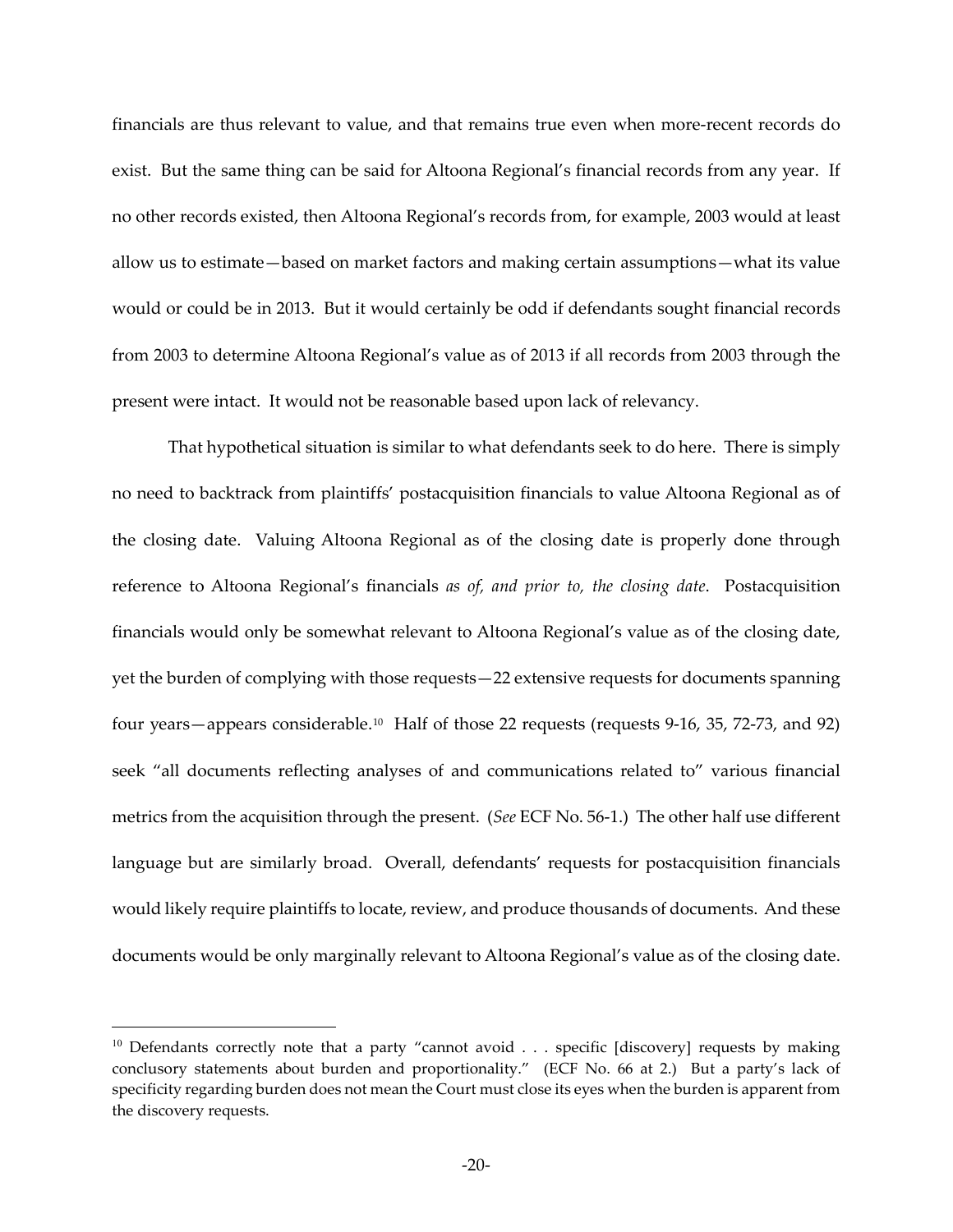Defendants are entitled to extensive discovery regarding Altoona Regional's financials as of and prior to the closing date in order to determine its value. But plaintiffs' postacquisition financials are only marginally relevant on this point, and this marginal relevance does not justify defendants' discovery requests. Such discovery is thus beyond the scope of allowable discovery under the Federal Rules of Civil Procedure.

### **ii. Reliance**

Defendants next argue that plaintiffs' postacquisition financials are relevant to whether UPMC reasonably relied on defendants' financial projections. (*See* ECF No. 60 at 6-7.) Because defendants again do not connect these arguments to specific discovery requests, the Court will discuss these arguments generally in an attempt to clarify the scope of allowable discovery.

Defendants explain that UPMC merged Altoona Regional's pension plan with UPMC's own pension plan in December 2014, and that UPMC's pension plan was less expensive than Altoona Regional's plan—meaning this merger likely reduced plaintiffs' pension liabilities. Defendants posit that UPMC likely factored the reduction of Altoona Regional's pension liabilities into UPMC's strategic plan for the acquisition. But the next part of this argument makes little sense. Defendants argue that

> [p]ostacquisition data regarding this reduction in pension liability . . . is relevant to whether UPMC in fact relied on Mr. Ketzner's projection to any material degree. It is also relevant to whether Mr. Ketzner's projection caused the acquisition, when UPMC strategically planned to eliminate certain of that projected liability in any event.

(*Id.* at 6.) The Court does not follow this argument. Yes, information that UPMC—as of or before the closing date—intended to reduce Altoona Regional's pension liabilities upon acquiring it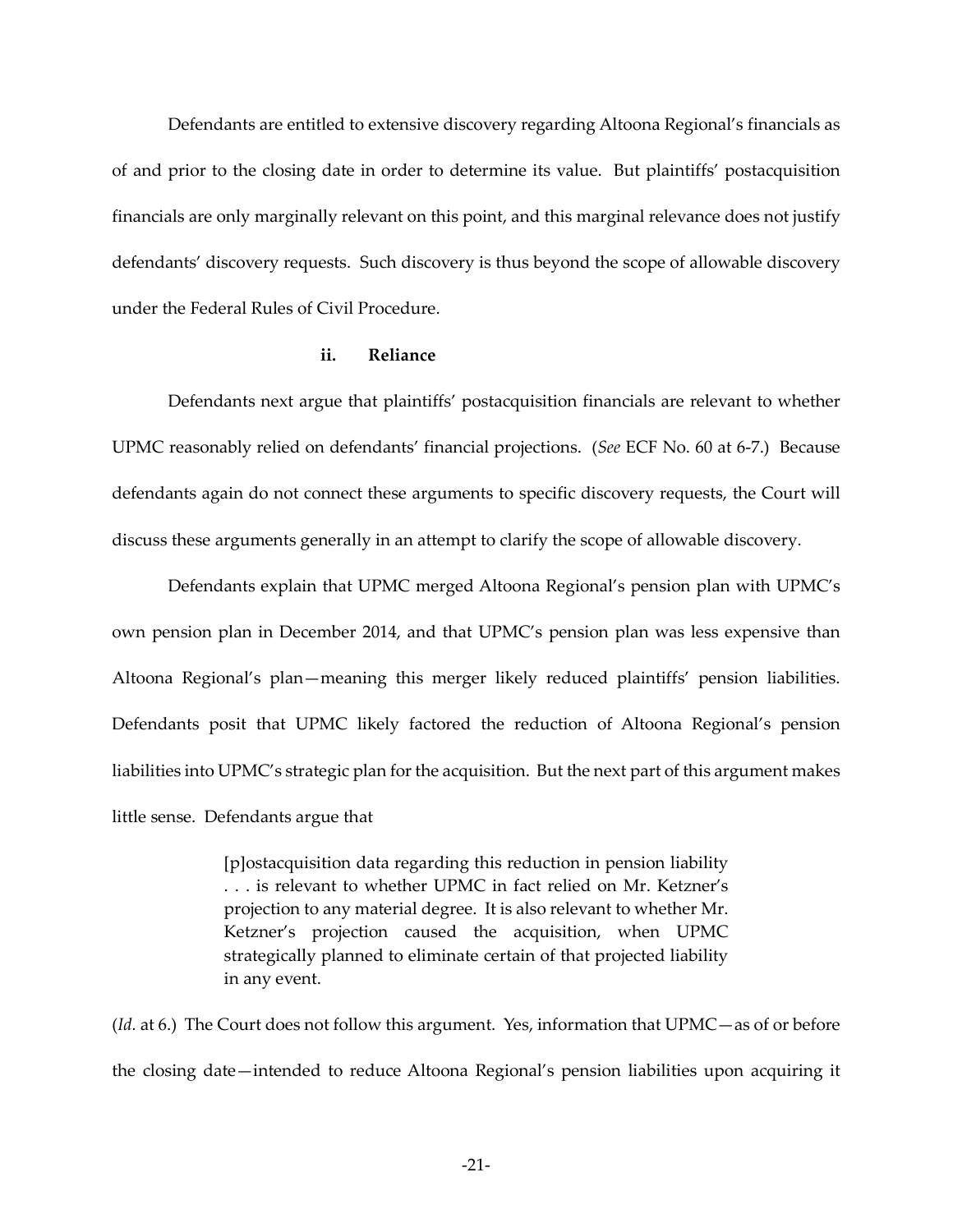could tell us something about UPMC's reliance on defendants' alleged projections. This information could make it more likely that UPMC would have acquired Altoona Regional regardless of defendants' projections. But again, to be relevant such information would have to relate to UPMC's plans as of or before the closing date. Data regarding this reduction in pension liabilities itself—which occurred in December 2014—would tell us nothing about whether UPMC relied on Ketzner's alleged projections in acquiring Altoona Regional in July 2013. Nor would such postacquisition data tell us anything about whether Ketzner's alleged projections caused the acquisition. Thus, defendants' reliance argument does not justify the discovery they seek.

But reliance is an element of a negligent-misrepresentation claim, and information that is actually relevant to reliance would normally be discoverable. And as defendants point out, postacquisition information could be relevant to reliance; "UPMC's financial analyses and reports after the transaction . . . may . . . discuss UPMC's valuation of and reasons for purchasing Altoona [Regional]." (ECF No. 60 at 3.) To the extent plaintiffs' analyses and reports relate to plaintiffs' reliance, defendants are entitled to the production of such documents.[11](#page-21-0) And because the Court discerns no specific discovery requests that explicitly address reliance, it will allow defendants to issue revised discovery requests that are actually targeted at this issue.

As for postacquisition data regarding plaintiffs' pension-plan merger, such information is discoverable for a different reason than that it is relevant to reliance. Plaintiffs' claims are based on their allegation that defendants understated Altoona Regional's pension liabilities, and although defendants do not argue this—information about what happened to those liabilities is

 $\overline{a}$ 

<span id="page-21-0"></span><sup>11</sup> Though—again—this does not mean that defendants are entitled to all of plaintiffs' postacquisition financials.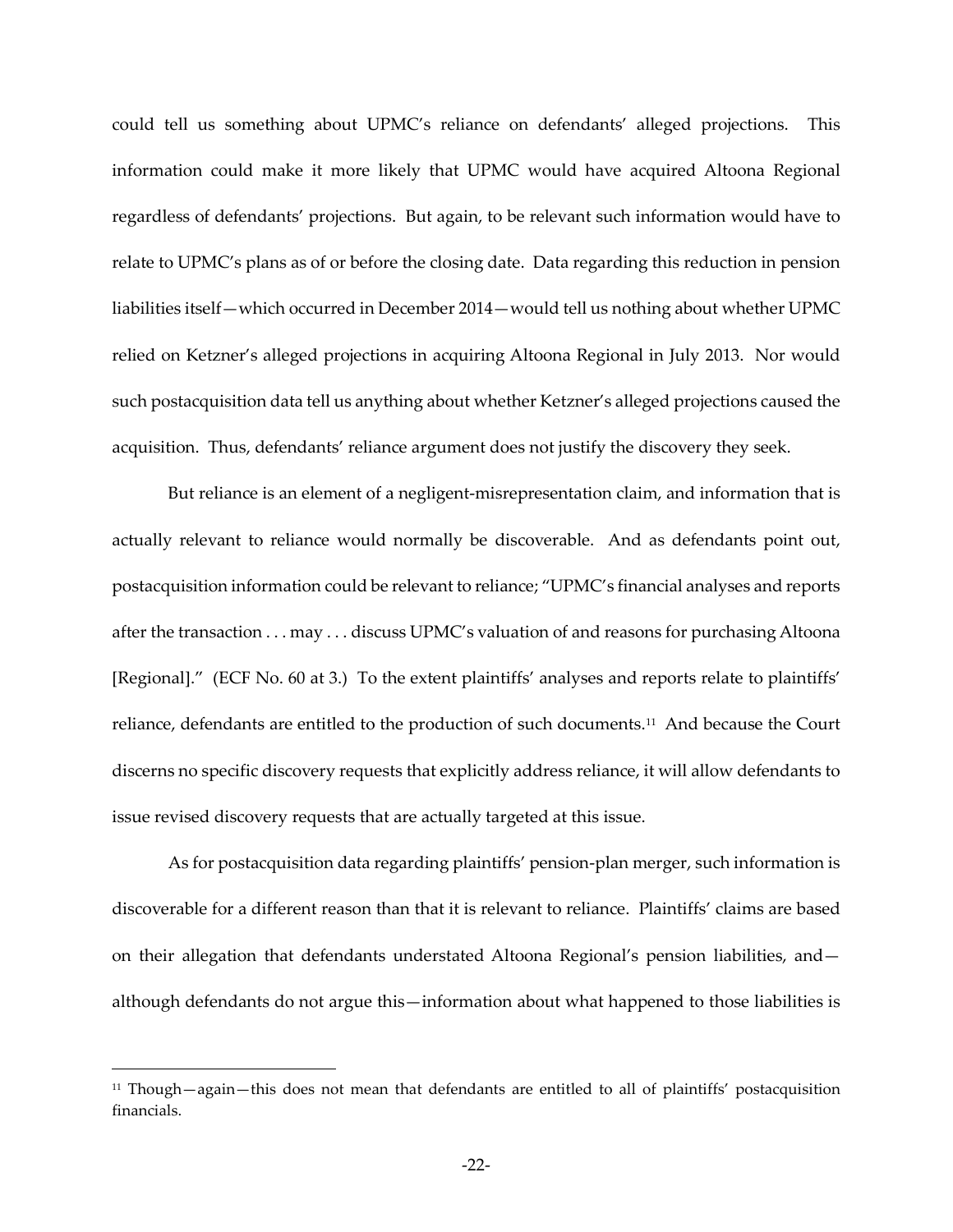directly relevant to "pecuniary loss suffered otherwise as a consequence of the plaintiff's reliance upon the misrepresentation." § 552B(1)(b). And plaintiffs appear to recognize that information about their pensions is relevant. They point out that to determine UPMC's strategic plan for the acquisition and whether UPMC contemplated merging pension plans, defendants need only look to UPMC's actual strategic plan for the acquisition. Plaintiffs represent that they are in the process of producing this plan to defendants. (*See* ECF No. 67 at 7.) Additionally, plaintiffs represent that "UPMC has already agreed to produce information on what happened to the Altoona [Regional's] pension liabilities post-merger, and [that UPMC] has also agreed to produce all documents which support [plaintiffs'] damages claim." (*Id.*)

It thus seems that defendants will receive all the information they could want regarding plaintiffs' pension plans and the issue of damages. The Court notes, however, that defendants are not limited to the specific documents plaintiff has chosen to provide in their discovery of these issues. If other documents or information would be relevant to plaintiffs' pensions or their damages claim, and discovery of such information comports with this opinion, then defendants are allowed to request that information.

### **iii. Plaintiffs' Duty to Mitigate**

Though they do not elaborate much on this point, defendants' final argument why postacquisition financials are discoverable is that these records are relevant to plaintiffs' duty to mitigate. Defendants assert that UPMC has a duty to mitigate damages and argue that they are entitled to discovery of postacquisition documents on that issue as well on other, unspecified defenses. (ECF No. 60 at 6-7.)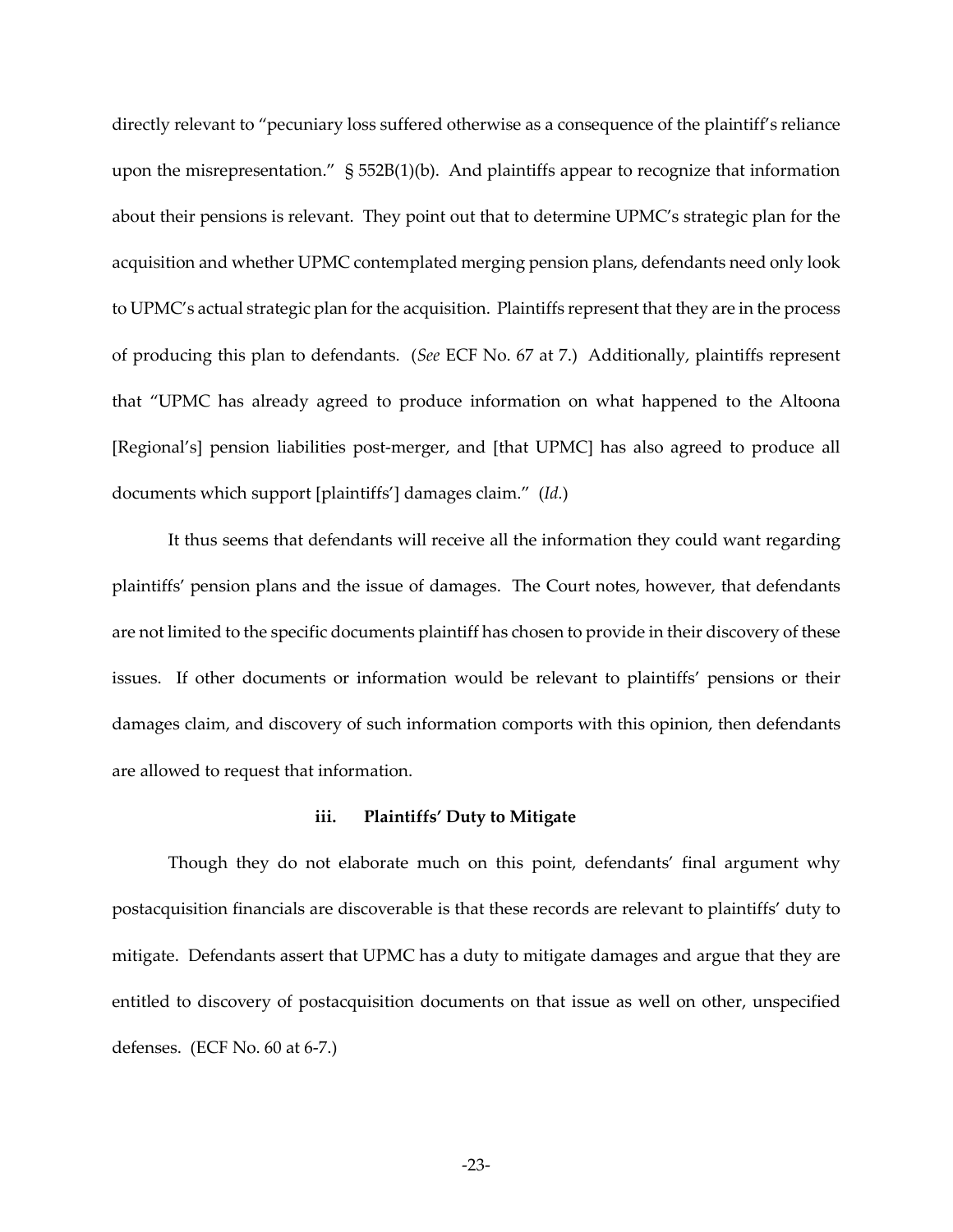It is true that under Pennsylvania law, as a general matter, "'one injured by the tort of another is not entitled to recover damages for any harm that he could have avoided by the use of reasonable effort or expenditure after the commission of the tort.'" *Yost v. Union R.R. Co.,* 551 A.2d 317, 322 (Pa. Super. Ct. 1988) (quoting Restatement (Second) of Torts § 918(1)). There appears to be scarce authority under Pennsylvania law regarding how this duty applies in the context of misrepresentation claims, but the Court sees no convincing reason—and plaintiffs have not argued—that the duty to mitigate damages would not apply to such claims. Assuming that this duty applies, defendants are correct that they are entitled to discovery on plaintiffs' mitigation efforts. And such discovery necessarily implicates postacquisition financials.

But this does not mean that defendants have free rein to discover all of plaintiffs' postacquisition financials. Additionally, the Court discerns no specific discovery requests that seek documents regarding mitigation efforts, and defendants again do not connect this argument to specific discovery requests. The Court therefore holds only that postacquisition financials regarding plaintiffs' duty to mitigate are discoverable.

# **2. Documents & Information Regarding Other Acquisitions by UPMC of Hospitals with Defined-Benefit Pension Plans (Requests 35-44, 56, and 78-81, as well as Interrogatory 10)**

In their opening brief, defendants state that they also seek information regarding other acquisitions by UPMC of hospitals with defined-benefit pension plans. Defendants explain that they agreed to narrow the scope of these requests at a June 7, 2017 meeting with plaintiffs and state that they now seek the following: (1) deal documents (such as merger agreements), (2) board presentations from before and after the acquisition that relate to the acquisition, (3) documents sufficient to show the projected financial performance and actual performance of the acquired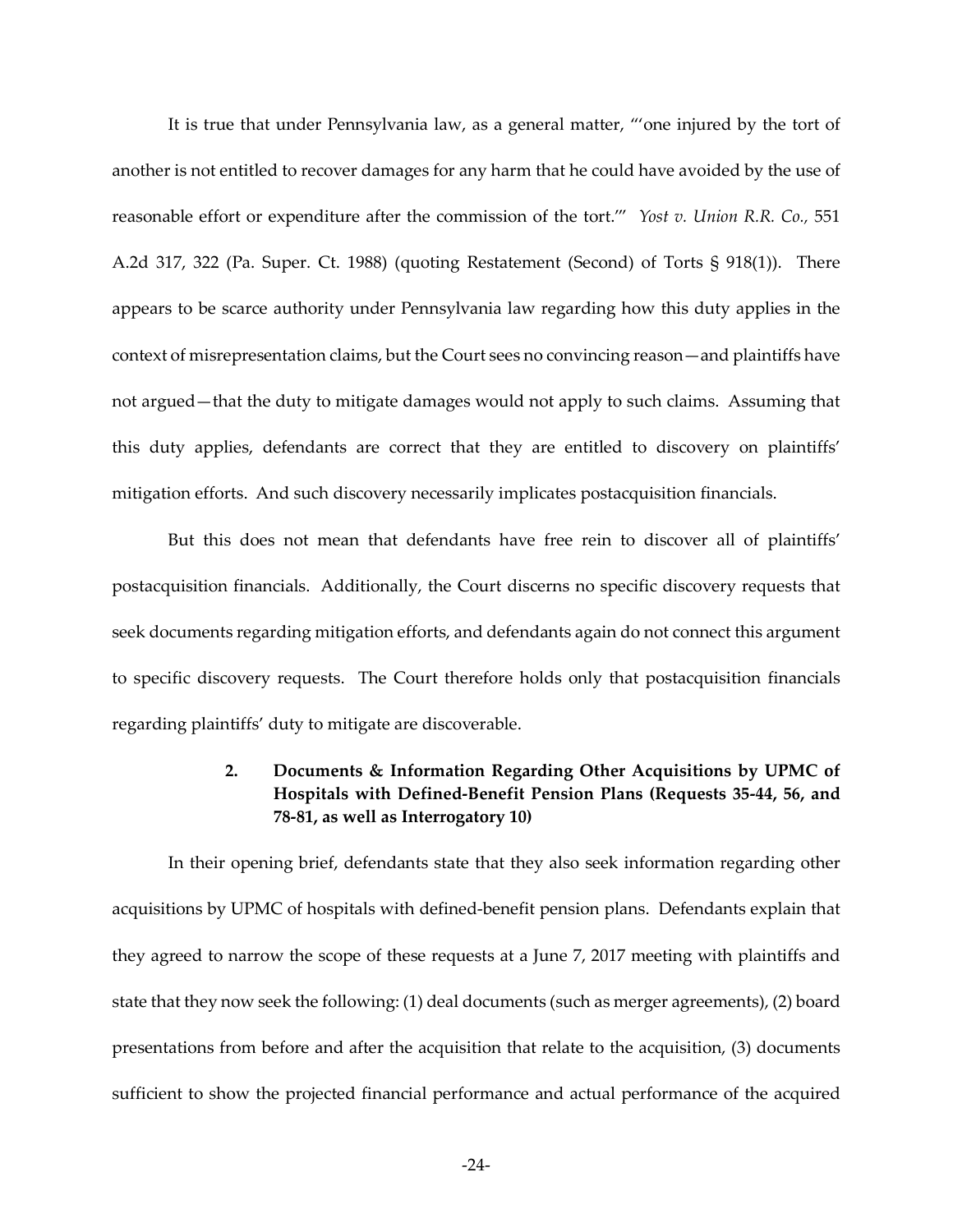entity, (4) documents sufficient to show the projected rate of return ("ROR") and actual ROR of the acquired entity, and (5) due-diligence reports about the defined-benefit pension plans and analyses of the plans during due diligence. Defendants note that they seek similar documents for UPMC's acquisition of Lee Hospital in 1998.

Plaintiffs elaborate a bit on what acquisitions these specific discovery requests would cover, namely UPMC's acquisitions of Lee Hospital in 1998, Mercy Hospital in 2008, and Hamot Medical Center in 2011, as well acquisitions that postdate UPMC's acquisition of Altoona Regional. (*See* ECF No. 61 at 6 n.4.) Those include UPMC's acquisitions of Susquehanna Health in 2016, Jameson Health System in 2016, WCA Hospital in 2016, and PinnacleHealth (currently in process). (*Id.*)

According to defendants, the information they seek about these acquisitions is discoverable because it is relevant to causation and reliance. As for causation, defendants point out that plaintiffs allege that UPMC "would never have completed the acquisition [of Altoona Regional]" (ECF No. 1  $\parallel$  49) but for defendants' pension valuations, and assert that this allegation places UPMC's "standard procedure for assessing potential acquisitions" (*id.*) at issue. And as for reliance, defendants argue that the scope of UPMC's due diligence regarding pension liabilities in similar acquisitions is relevant to UPMC's alleged reliance on defendants' pension valuations. Plaintiffs offer two arguments in response, namely that information about other acquisitions is not relevant to reliance and that the requests are overbroad. As for defendants' causation argument specifically, plaintiffs leave this largely unaddressed.

Defendants have the better argument on this dispute. A negligent-misrepresentation claim requires both that the plaintiff's reliance on the misrepresentation was justified and that the

-25-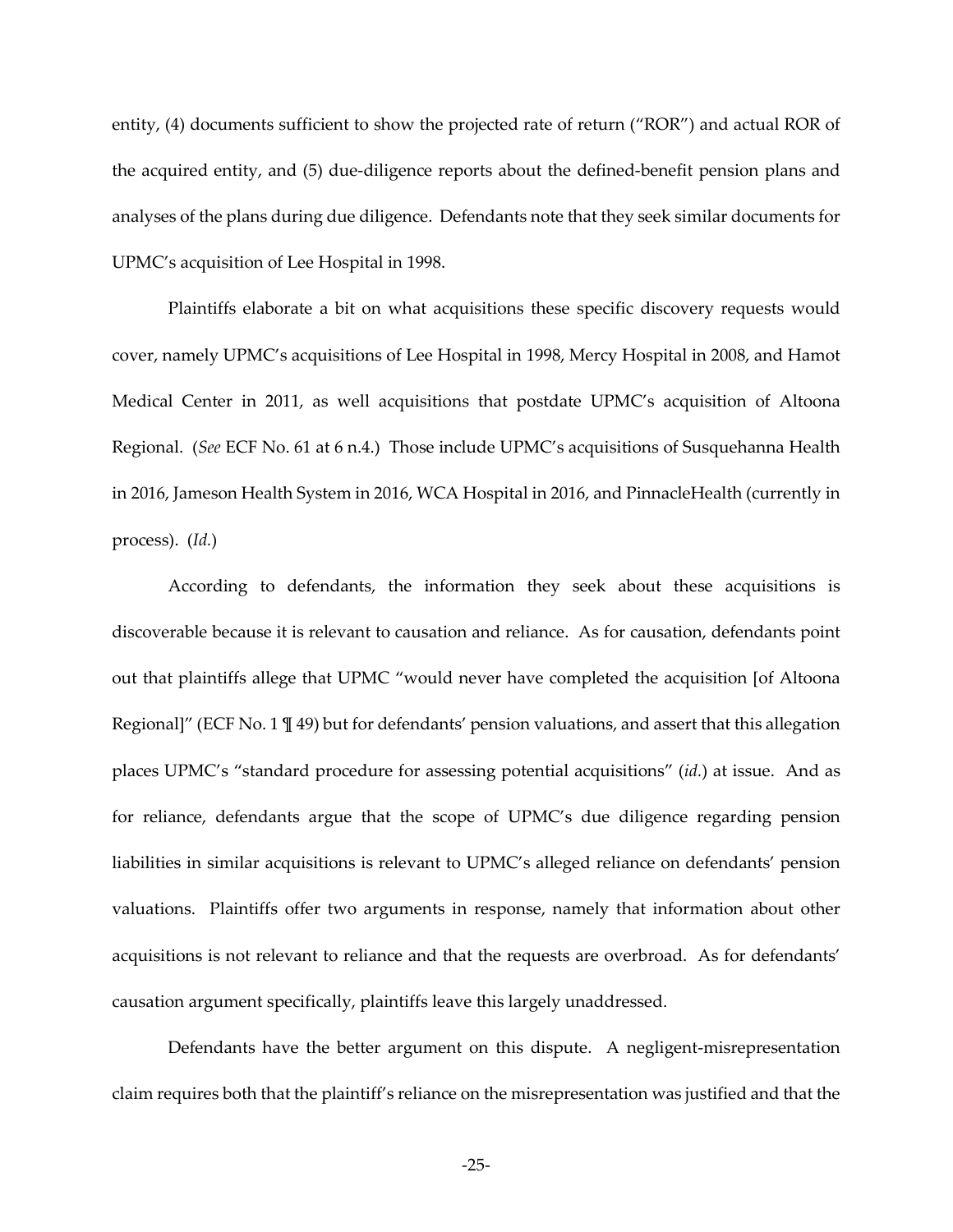misrepresentation caused the loss. *See* § 552; *see also Excavation Techs.*, 936 A.2d at 115-16 (citing § 552 and describing elements for negligent-misrepresentation claim). Turning first to the reliance element,

> [a]s the words of the phrase imply, *justifiable reliance* comprises two elements: (1) the plaintiff must in fact rely on the information; and (2) the reliance must be reasonable. The justifiableness of the reliance is judged in light of the plaintiff's intelligence and experience. For purposes of the tort of negligent misrepresentation, reliance is unjustified when the relying party is negligent.

*Scottish Heritable Tr., PLC v. Peat Marwick Main & Co.*, 81 F.3d 606, 615 (5th Cir. 1996) (footnotes and internal citation omitted). Although the court in *Scottish Heritable* was applying Texas law, this is of no real consequence; the court was applying § 552, which Texas has adopted, and Pennsylvania courts appear to be in agreement with this standard. *See Am. Metal Fabricators Co. v. Goldman*, 323 A.2d 891, 894 (Pa. Super. Ct. 1974) ("[o]ne who has special knowledge, experience, and competence" might not be reasonable in relying on the statements of another "for which the ordinary man might recover" (citation omitted)); *Mellon Bank Corp. v. First Union Real Estate Equity & Mortg. Invs.*, 951 F.2d 1399, 1412 (3d Cir. 1991) (considering parties' degree of sophistication in holding that plaintiff's reliance on promise was not reasonable); *Greenberg v. Tomlin*, 816 F. Supp. 1039, 1056 (E.D. Pa. 1993) (holding in context of fraudulent-misrepresentation claim that, "[a]lthough there are no hard and fast definitions of what constitutes reasonable reliance, the degree of sophistication of the parties and the history, if any, behind the negotiation process are relevant factors in ascertaining reasonableness"). Whether UPMC's reliance on defendants' alleged misrepresentations was justifiable thus implicates UPMC's standard due diligence for acquisitions. If, for example, UPMC failed to follow its usual standards for acquisitions when it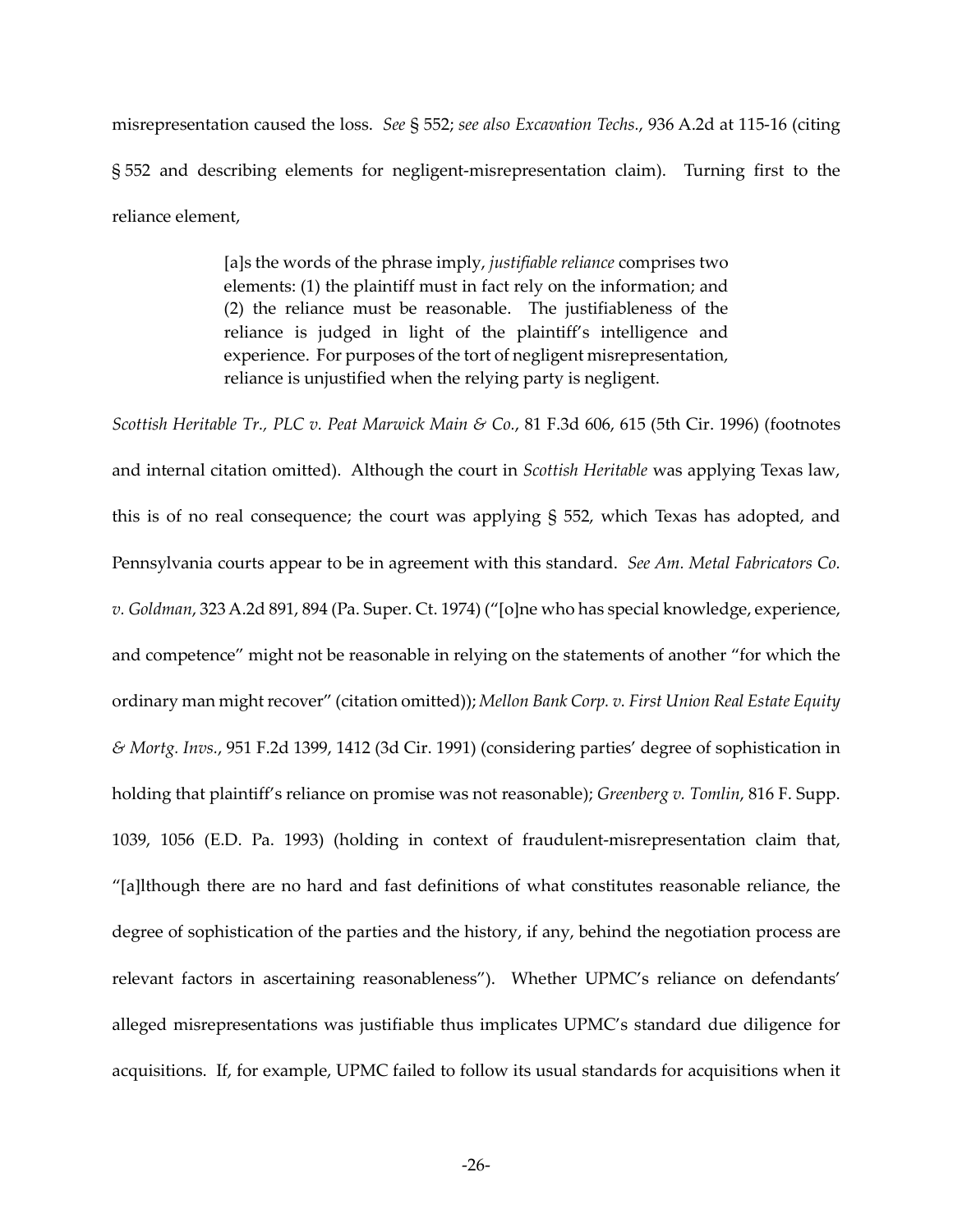acquired Altoona Regional, it might be that UPMC was unreasonable in relying on defendants' alleged misrepresentations. Defendants are thus allowed to examine UPMC's standard acquisition procedures.

Likewise, other acquisitions (and the degree to which pension liabilities factored into the decisions to undertake those acquisitions) are relevant to whether defendants' alleged misrepresentations were the but-for cause of UPMC's acquisition of Altoona Regional—as plaintiffs allege. Defendants accurately explain why this is so; "[f]or example, if the financial performance of Altoona [Regional] would have met the 'standard' metrics applied by UPMC in other acquisitions regardless of the pension valuation, this evidence could refute UPMC's allegations of causation and injury." (ECF No. 57 at 11.)

Information regarding other acquisitions by UPMC of hospitals with defined-benefit pension plans is thus relevant to both reliance and causation. And plaintiffs' argument that production of this information would be overly burdensome is unpersuasive; the importance of this information to defendants' case is apparent and considerable, yet plaintiffs explain only vaguely the burden that production would impose. Although the Court recognizes that this type of discovery will likely prove to be voluminous and expensive, plaintiffs' vague explanations are insufficient when weighed against the relevance of this information. The relevance/proportionality calculus thus supports production.

Nevertheless, it does not appear that all information about other transactions that defendants seek is relevant. Defendants have not explained how postacquisition board presentations regarding other acquisitions would provide insight into causation and reliance here, nor have they explained how information about acquired entities' postacquisition financial

-27-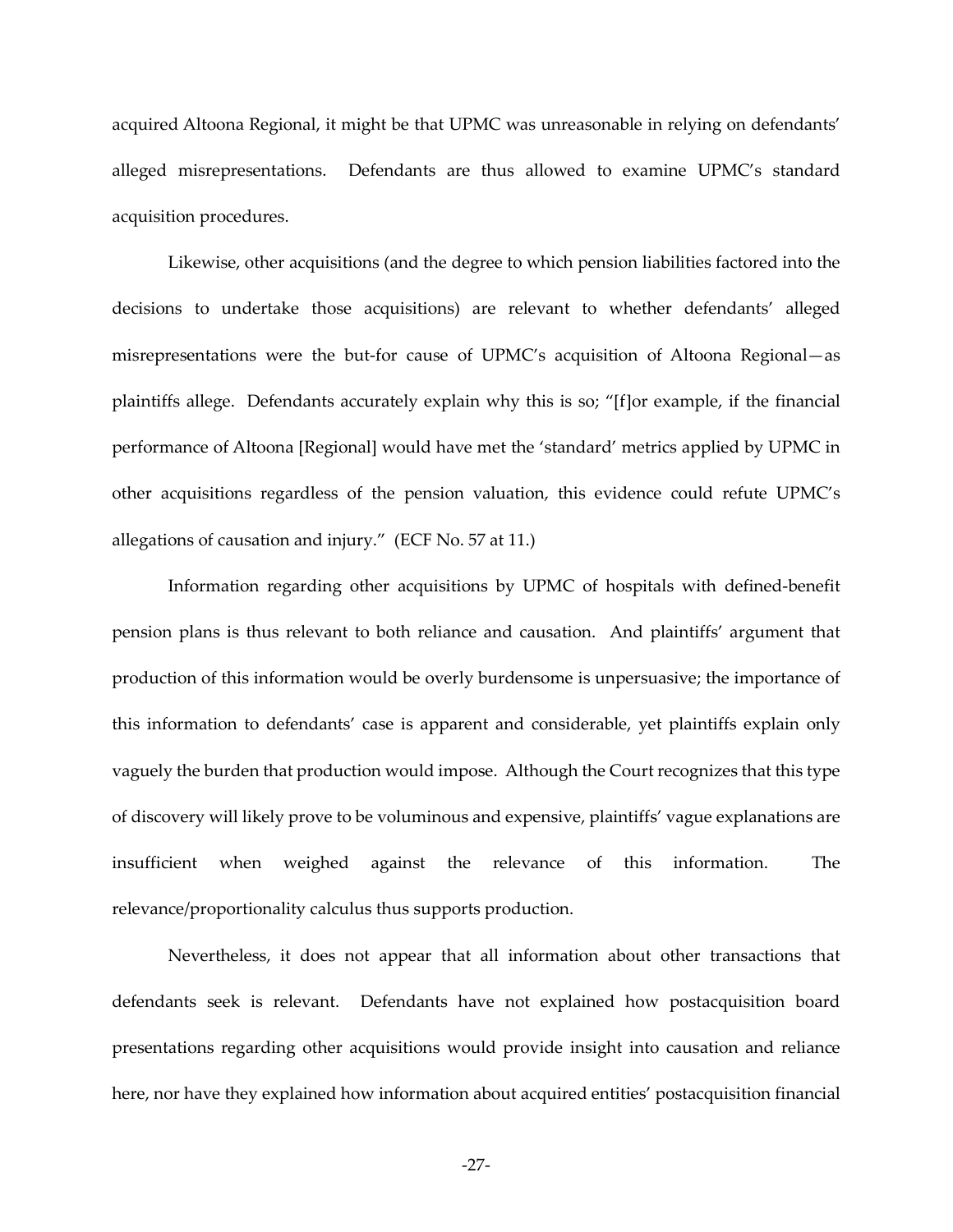performance would be relevant. The relevance of pre-acquisition deal documents, board presentations regarding proposed acquisitions, and due-diligence reports of acquisitions, however, is clear. That information is therefore discoverable.

This leaves a temporal issue. Plaintiffs argue that information regarding transactions that significantly predate the acquisition of Altoona Regional, and information regarding transactions that postdate it, would provide scant insight into UPMC's standard procedures for acquisitions at the time it acquired Altoona Regional. Defendants offer no specific argument in response to plaintiffs' temporal argument, but do argue—in their opening brief—that UPMC's 1998 acquisition of Lee Hospital is particularly relevant to this case because Ketzner annually performed the pension valuations for Lee Hospital when UPMC acquired it. According to defendants, information about the Lee Hospital acquisition "may show the extent of UPMC's reliance on Mr. Ketzner's reports and whether UPMC had reason to undertake its own independent valuation" of, presumably, Altoona Regional's pension liabilities. (ECF No. 57 at 13.) Defendants also assert that they plan to "present evidence that UPMC engaged in far greater due diligence of the pension liabilities of Lee Hospital than it did for Altoona [Regional]," and argue that they are allowed to develop this defense through discovery from UPMC. (*Id.* at 14.)

The time that has passed since UPMC's acquisition of Lee Hospital—19 years (or 15 years between then and UPMC's acquisition of Altoona Regional)—both detracts from the relevance of information about that acquisition and likely increases the burden that discovery of such information would impose. The information appears less relevant because UPMC's standard procedures for acquisitions—including the metrics applied—are unlikely to have remained static between 1998 and 2013. And the burden of production is likely increased because the production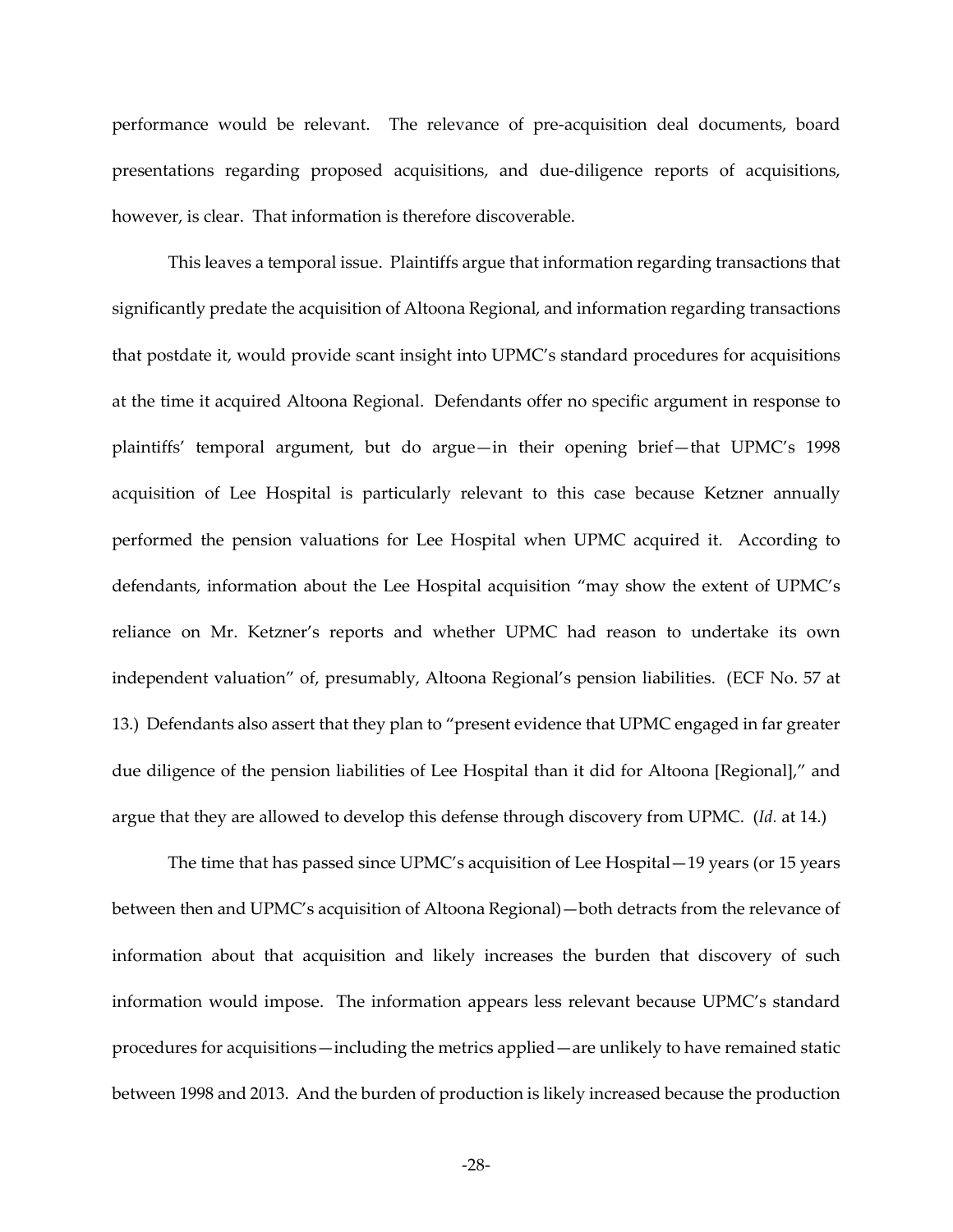of older documents takes more work; email and electronic records were not yet ubiquitous in the workplace in 1998, meaning any records of the Lee Hospital acquisition likely exist only in paper format—requiring manual retrieval, review, scanning, coding, and other steps. But some information about UPMC's acquisition of Lee Hospital seems particularly relevant here because it involved valuations by one of the defendants in this case, Ketzner. Whether UPMC was reasonable in relying on Ketzner's valuations in 2013 can be informed by the extent to which UPMC relied on Ketzner's valuations in the past, how accurate those valuations were, as well as how UPMC viewed them. And that remains so even if the valuations were prepared 15 years before UPMC acquired Altoona Regional. Therefore, while the Court will not allow a far-ranging search through all information regarding the 1998 Lee Hospital acquisition, the Court will allow discovery of any documents and reports prepared by Ketzner from 1995 to 1998 relating to the Lee Hospital acquisition and any UPMC correspondence or documents from 1995 to 1998 that discuss or reference Ketzner or Ketzner-prepared documents.

As for information regarding UPMC acquisitions that significantly predate the acquisition of Altoona Regional, or information regarding acquisitions that postdate it, the Court agrees that production of such information is not appropriate because it is significantly less relevant. Thus, the relevance/proportionality calculus is different for information about these acquisitions. As explained, older acquisitions are less likely to provide insight on UPMC's standard procedures for acquisitions at the time it acquired Altoona Regional. And information about transactions that postdate the Altoona Regional acquisition would also not shed as much light on UPMC's earlier standard procedures for acquisitions or on how much UPMC relied on actuarial valuations. Indeed, UPMC's experience in acquiring Altoona Regional likely changed those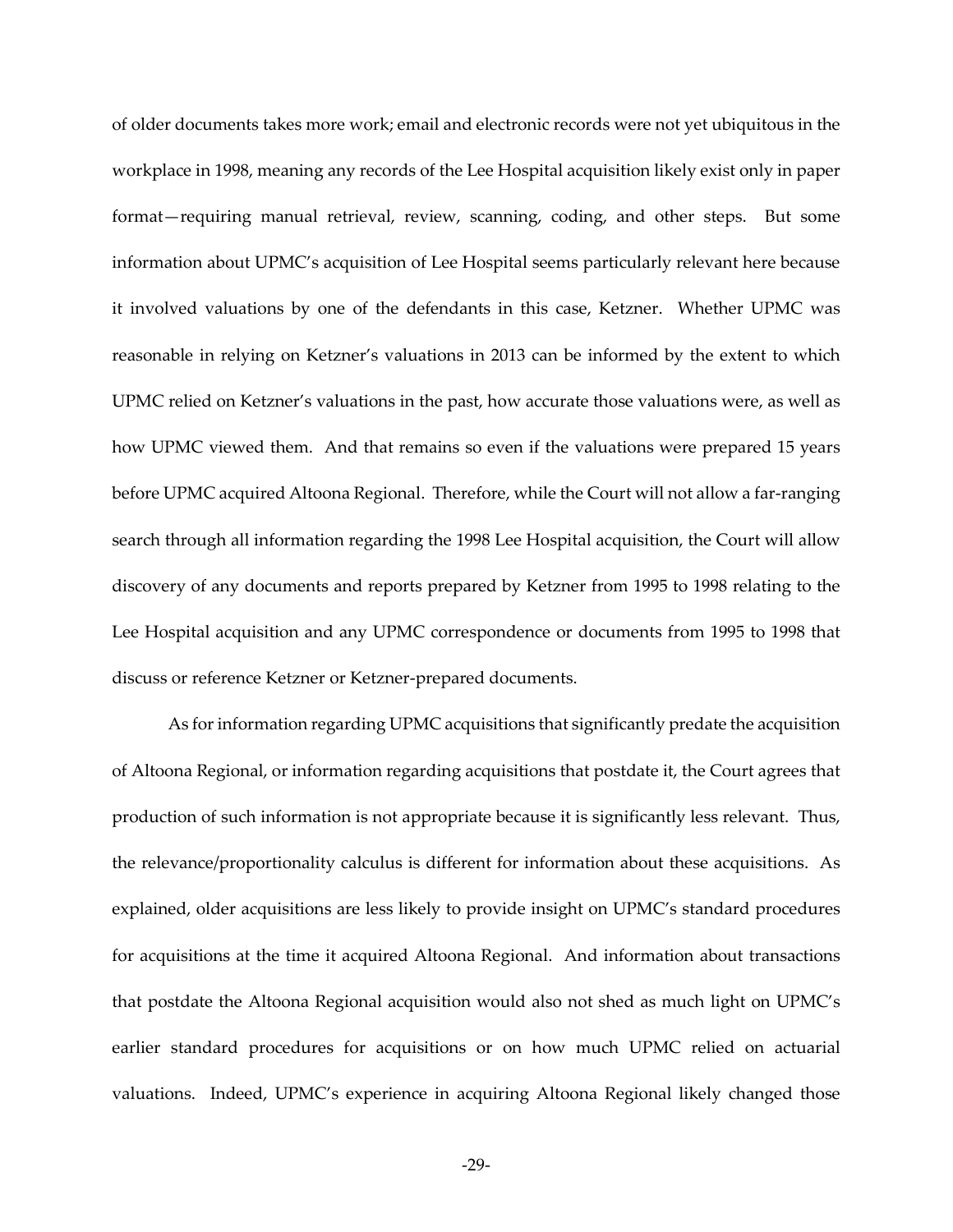standard procedures. On the proportionality side of the calculus, the extensive nature that discovery of these acquisitions would likely entail seems burdensome when compared against the lower relevance. The Court therefore holds that plaintiffs need produce only relevant information about acquisitions that occurred between 2008 and UPMC's acquisition of Altoona Regional in 2013.

#### **3. Pension-Valuation Reports & Engagement Letters (Requests 69 and 84)**

Lastly, defendants seek pension-valuation reports for UPMC's own pension plans—other than reports for Altoona Regional's plans—as well as UPMC's engagement letters for the actuaries that prepared those reports, all for the period of 2010 to 2016. Defendants argue that these documents are discoverable because they are relevant to UPMC's reliance and to UPMC's allegation that "CBIZ owed substantial duties to UPMC when providing its report to Altoona [Regional]." (ECF No. 57 at 14.) Defendants base these arguments on their belief that UPMC's actuaries likely included language in their valuation reports that limited the intended use of those reports to their principal (here, UPMC), and disclaimed that the reports were intended to be used by third parties.

In response, plaintiffs state that defendants' request for engagement letter is a non-issue because UPMC has already agreed to produce its engagement letters by its contracted actuary, Aon Hewitt, for engagements related to the Altoona Regional acquisition, the discovery of the Altoona Regional pension-valuation errors, and UPMC's pension plan after the pension-plan merger with UPMC Altoona's plan. Plaintiffs also allege that Ketzner's valuation of Altoona Regional's pension plans contained no disclaimer regarding intended use, and argue that any disclaimers in engagement letters of UPMC's other actuaries are therefore irrelevant.

-30-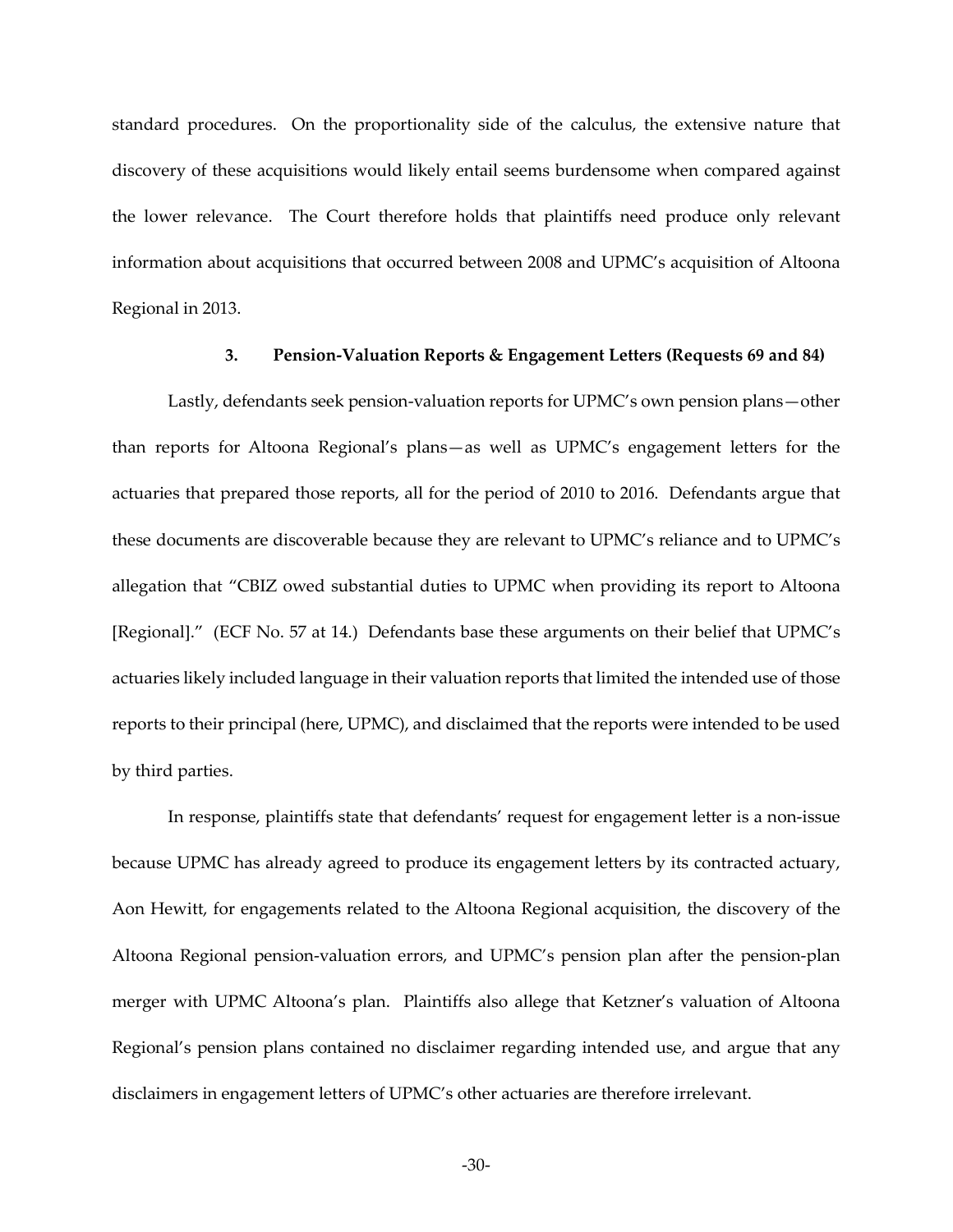The Court agrees with defendants. Whether UPMC's alleged reliance on Ketzner's valuation was justified is informed by UPMC's experience with other actuaries and their valuations, as well as whether such valuations—or the engagement letters for the actuaries contained disclaimers on the valuations' intended use. If it is the case that these engagement letters and valuations typically included such a disclaimer—and UPMC was aware of that fact this may make it less likely that UPMC's reliance on a valuation that was allegedly not intended for its use was reasonable. And that remains true even if Ketzner's valuation did not include a disclaimer; if these disclaimers were standard, and UPMC was aware of that, a factfinder may find it less likely that UPMC's reliance on Ketzner's report was justified. Thus, UPMC's engagement letters for and pension-valuation reports by other actuaries are relevant. And unlike defendants' request for postacquisition financials, it does not appear that production of UPMC's engagement letters for and pension-valuation reports by other actuaries would be unduly burdensome. These documents are therefore discoverable.

As for the temporal scope—2010 to 2016—the Court notes, just like it did with regard to defendants' requests for postacquisition financials, that documents that postdate UPMC acquisition of Altoona Regional are less probative than those that predate that acquisition. The question here is whether UPMC's alleged reliance on Ketzner's valuation *at the time of the acquisition* was justified. That engagement letters and reports by UPMC's actuaries *after* that acquisition included certain disclaimers tells us little about whether those disclaimers were standard, or known to UPMC, before the acquisition. But it does move the needle somewhat on that question, meaning postacquisition documents are marginally relevant. Although plaintiffs request a "more circumscribed time period," namely 2012 to 2014, they have not provided any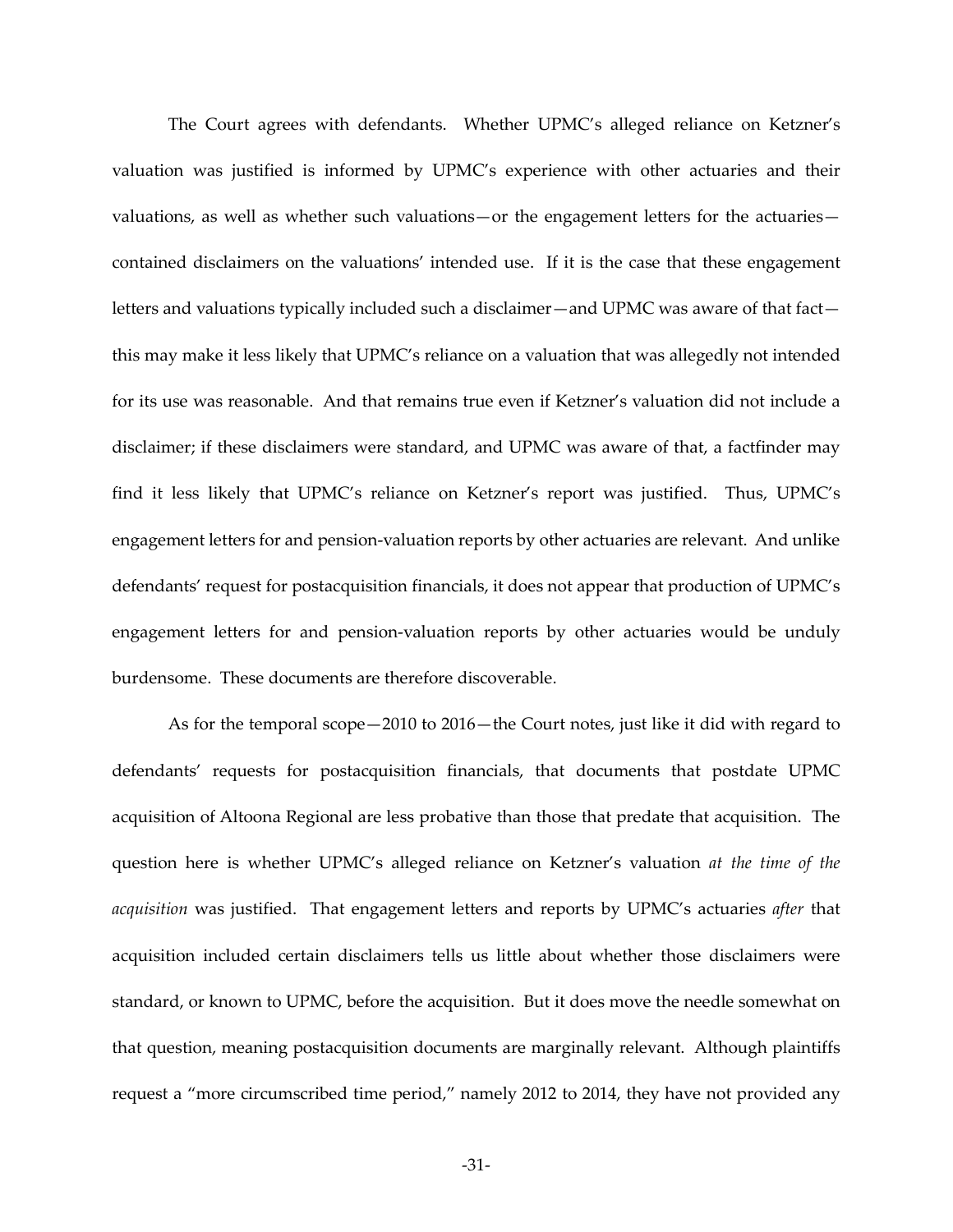substantive grounds why 2010 to 2016 would be burdensome or disproportional here. The Court thus holds that the temporal scope of 2010 to 2016 is appropriate.

### **C. Plaintiffs' Motion for Protective Order**

In the discussion above, the Court has addressed most of the arguments raised in plaintiffs' motion for protective order and incorporated them into its analysis of the allowable scope of discovery for the disputed discovery requests. Thus, the Court need not separately address plaintiffs' motion for protective order. But there is one argument raised in plaintiffs' motion that the Court has not yet addressed, namely plaintiffs' offset argument. The Court now turns to that argument.

Plaintiffs assert that "CBIZ seeks to defend its malpractice by claiming that [UPMC] Altoona benefited by being acquired such that any harm the malpractice caused has been offset," and that "CBIZ also contends that benefits UPMC may have realized from the Acquisition may be considered when evaluating UPMC's 'actual injury.'" (ECF No. 53 at 3.) And according to plaintiffs, "Pennsylvania law makes clear that how the transaction turned out for UPMC and [UPMC] Altoona has no bearing on Plaintiffs' breach of contract, professional negligence, or negligent misrepresentation claims against CBIZ because CBIZ cannot offset [UPMC] Altoona's or UPMC's damages with benefits realized as a result of the Acquisition." (*Id.* at 3-4 (citation omitted).) Plaintiffs argue that this offsetting rationale is the real reason why defendants seek plaintiffs' postacquisition financials, and that this is improper under Pennsylvania law. Defendants, on the other hand, assert that they do not seek to offset plaintiffs' damages. But defendants also contend that—even if they did seek to argue offsetting—they would be entitled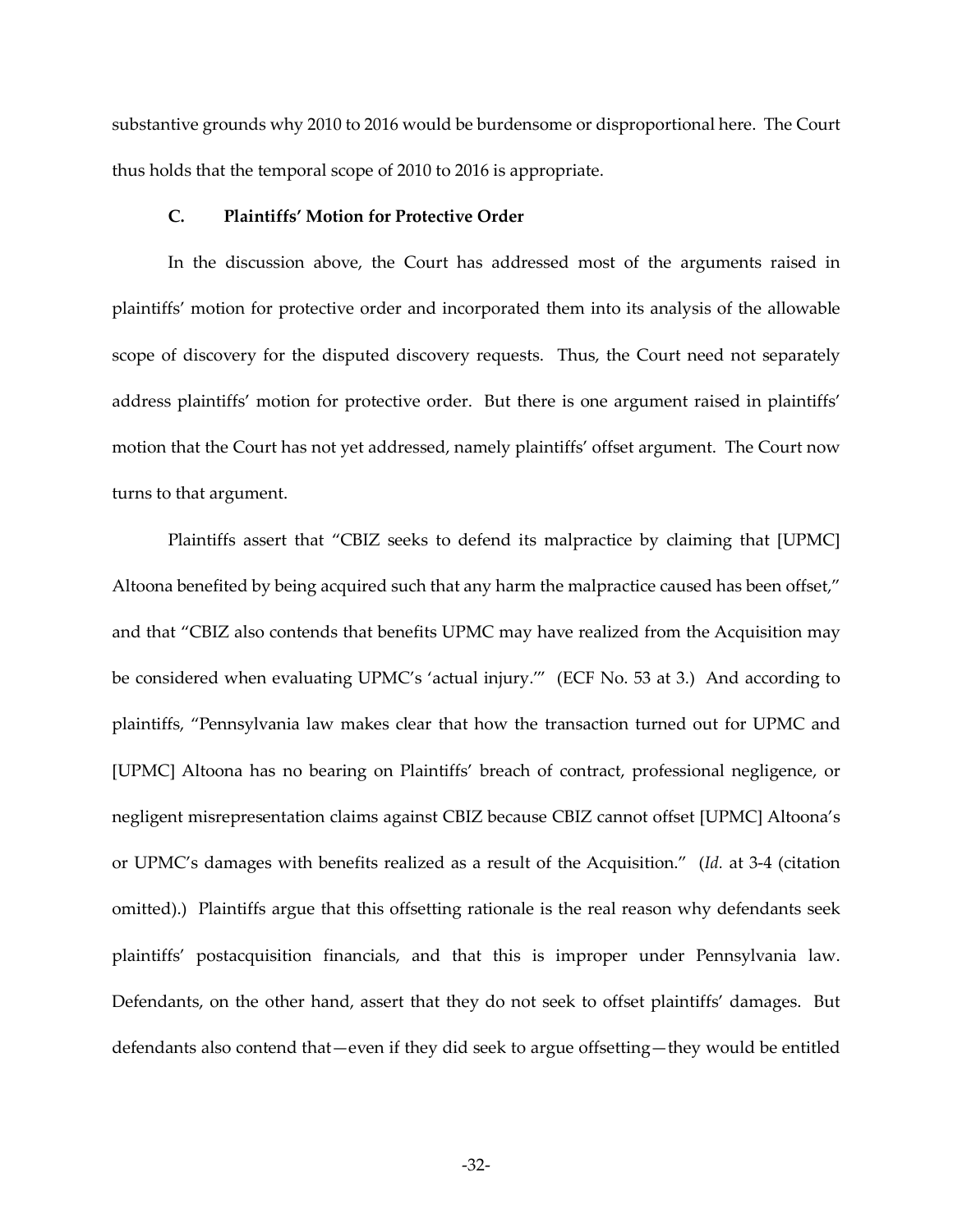to discovery of plaintiffs' postacquisition financials to determine whether any benefits were conferred on UPMC.

Pennsylvania courts—including the Pennsylvania Supreme Court—have applied § 920 of the Restatement (Second) of Torts in analyzing offset arguments. *See Ellis v. Sherman*, 515 A.2d 1327, 1329 (Pa. 1986) (applying § 920); *Gorski v. Smith*, 812 A.2d 683, 709-10 (Pa. Super. Ct. 2002) (same). Section 920 provides that

> [w]hen the defendant's tortious conduct has caused harm to the plaintiff or to his property and in so doing has conferred a special benefit to the interest of the plaintiff that was harmed, the value of the benefit conferred is considered in mitigation of damages, to the extent that this is equitable.

Comment d to § 920 elaborates on the causation requirement for this rule; "[u]nder the rule stated in this Section[,] to justify a diminution of damages[,] the benefit must result from the tortious conduct." Additionally, comment d provides also—as plaintiffs point out—that, "if the plaintiff is entitled to claim damages based upon a valuation of property at a particular time, the damages are not reduced by a subsequent beneficial event."

Under § 920, plaintiffs have the better argument here. For the reasons discussed above, defendants are not entitled to discovery of plaintiffs' postacquisition financial information on the grounds of causation and damages, reliance, or plaintiffs' duty to mitigate. And the offsetting argument is too attenuated to justify the extensive discovery of plaintiffs' postacquisition financials that defendants propose. As the Court has discussed, UPMC is entitled to claim damages for its negligent-misrepresentation claim based on a valuation of Altoona Regional at a particular time—namely the closing date. This means the language from comment d applies, and damages would not be reduced by a subsequent beneficial event. Moreover, the purported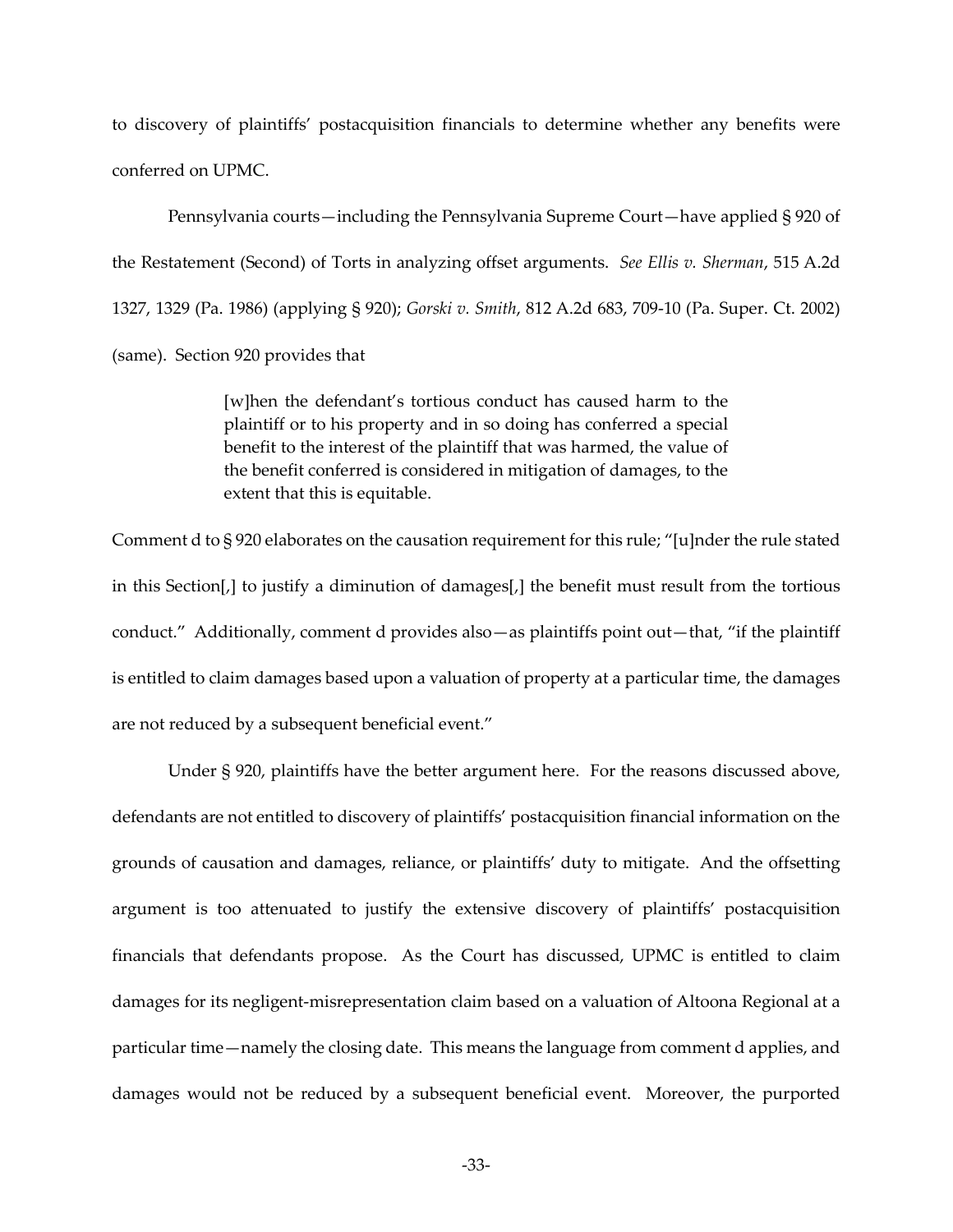benefits that defendants' requests seem directed at—UPMC Altoona's revenues, the acquisition's effects on UPMC's health-insurance business, and UPMC's overall gain from the acquisition appear to be significantly removed from the harm plaintiffs allege resulted from defendants' acts, namely UPMC assuming responsibility for Altoona Regional's pension liabilities. Put simply, it seems dubious that defendants' alleged tortious conduct *conferred* those benefits on plaintiffs. Information about these areas therefore lacks necessary relevancy and is thus inappropriate for discovery.

# **V. Conclusion**

Plaintiffs' motion for protective order and defendants' motion to compel will both be denied in part and granted in part as provided in the foregoing discussion. A corresponding order follows.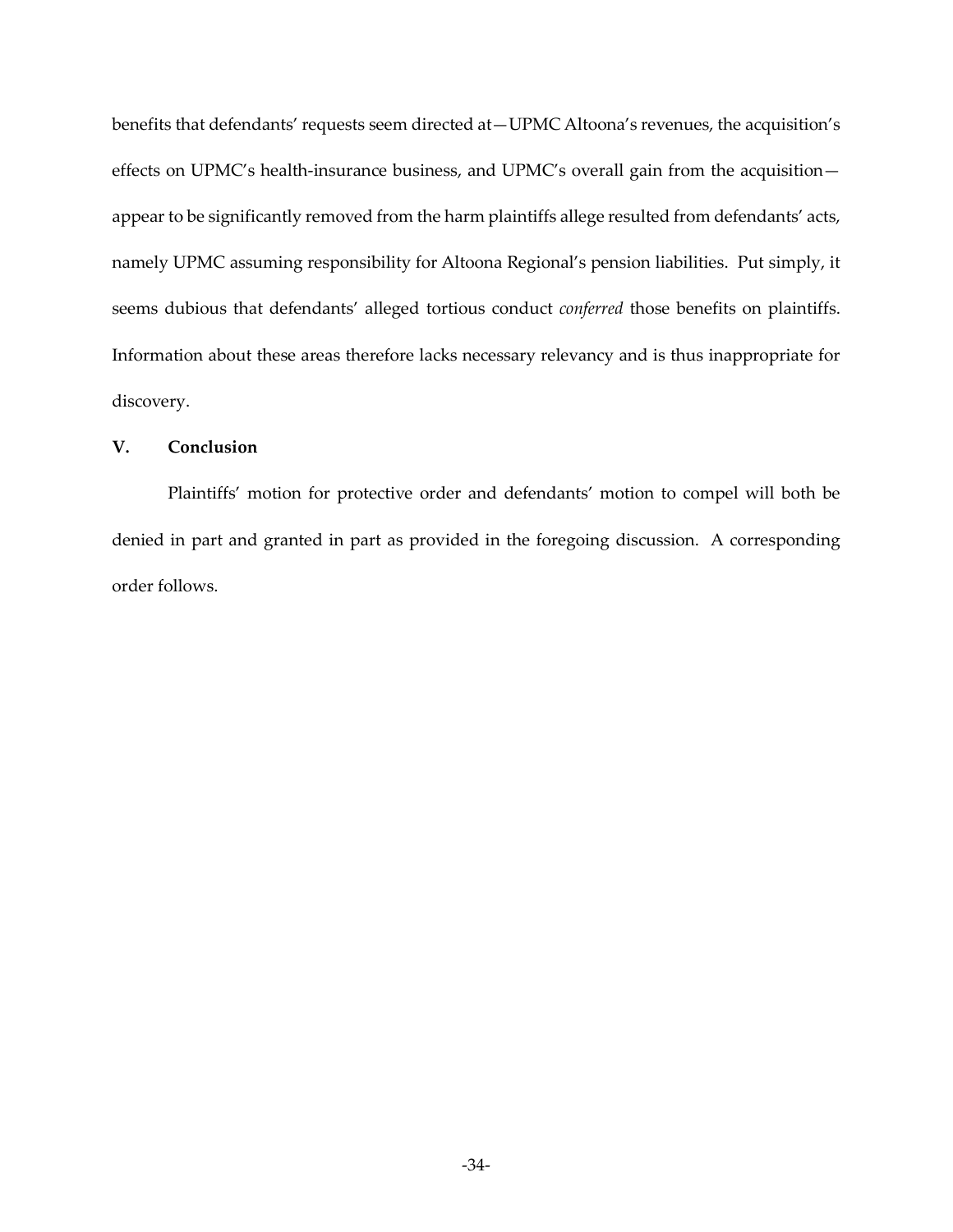# **IN THE UNITED STATES DISTRICT COURT FOR THE WESTERN DISTRICT OF PENNSYLVANIA**

| UPMC d/b/a UNIVERSITY OF               |  |
|----------------------------------------|--|
| PITTSBURGH MEDICAL CENTER, and         |  |
| UPMC ALTOONA f/k/a ALTOONA             |  |
| REGIONAL HEALTH SYSTEM,                |  |
|                                        |  |
| Plaintiffs,                            |  |
|                                        |  |
| v.                                     |  |
|                                        |  |
| <b>CBIZ, INC., CBIZ BENEFITS &amp;</b> |  |
| INSURANCES SERVICES, INC., and         |  |
| <b>JON S. KETZNER,</b>                 |  |
|                                        |  |
| Defendants.                            |  |

# **Case No. 3:16-cv-204**

**JUDGE KIM R. GIBSON** 

#### **ORDER**

**NOW,** this 15th day of September 2017, upon consideration of plaintiffs' motion for protective order (ECF No. 53) and defendants' motion to compel (ECF No. 56) and for the reasons in the memorandum opinion accompanying this order, it is **HEREBY ORDERED** that both motions are **DENIED IN PART** and **GRANTED IN PART as follows:** 

- 1. Defendants may issue to plaintiffs new discovery requests that are reasonably directed at information about the amount UPMC paid for Altoona Regional as well as the source of funds for those payments. Defendants are allowed to discover the underlying financial records for this information and are not restricted to discovery of documents sufficient to show payments.
- 2. Defendants may also issue to plaintiffs new discovery requests that are reasonably directed at information about UPMC's reliance on defendants' alleged misrepresentations. Discoverable information on this point includes plaintiffs' postacquisition financials-to the extent they are relevant to reliance-such as analyses and reports that discuss UPMC's valuation of and reasons for purchasing Altoona Regional.